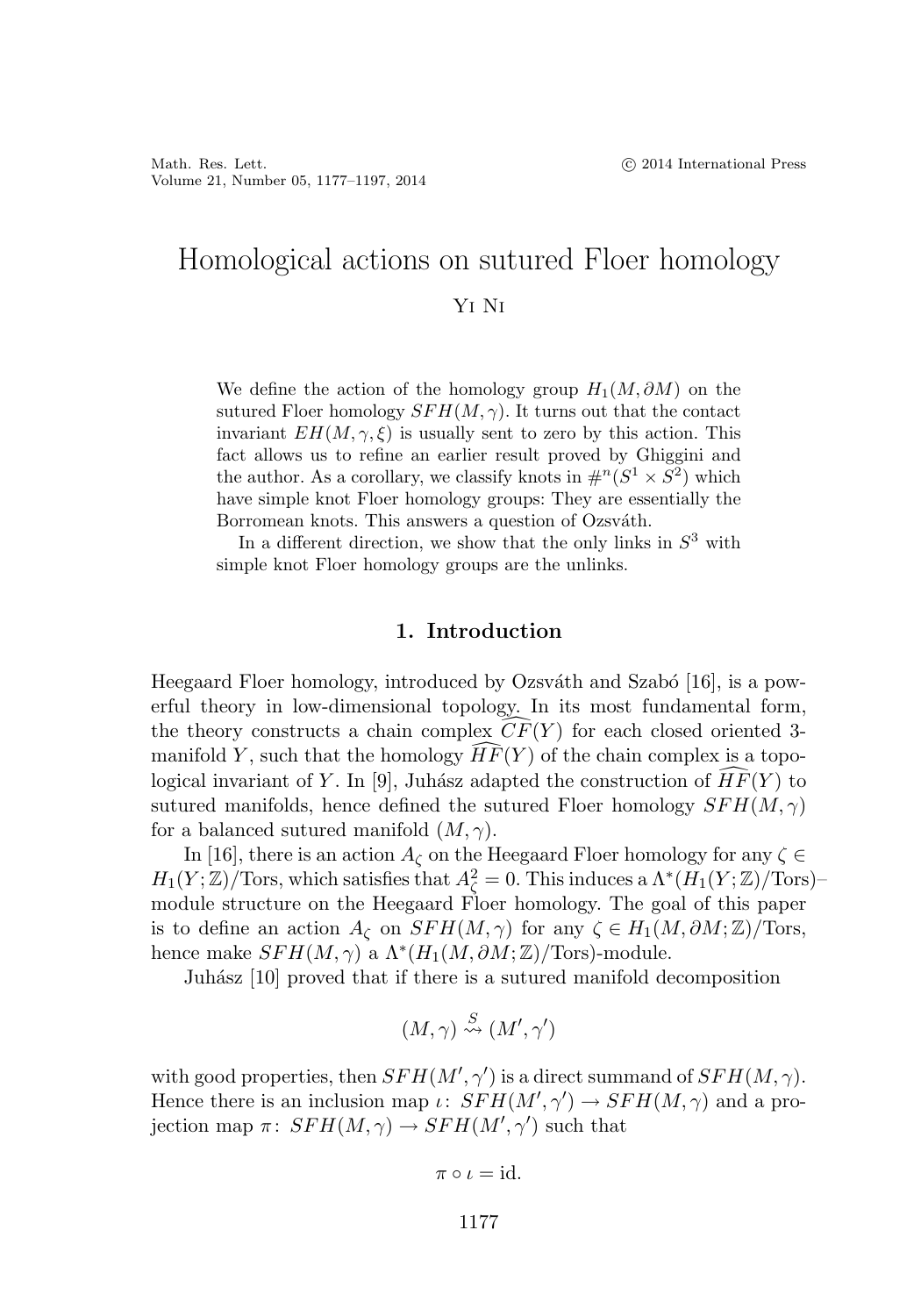It is natural to expect that Juhász's decomposition formula respects the action of  $H_1(M, \partial M; \mathbb{Z})$ /Tors. Our main theorem confirms this expectation.

**Theorem 1.1.** Let  $(M, \gamma)$  be a balanced sutured manifold and let

$$
(M,\gamma) \stackrel{S}{\leadsto} (M',\gamma')
$$

be a well-groomed sutured manifold decomposition. Let

$$
i_*\colon H_1(M, \partial M) \to H_1(M, (\partial M) \cup S) \cong H_1(M', \partial M')
$$

be the map induced by the inclusion map i:  $(M, \partial M) \rightarrow (M, (\partial M) \cup S)$ . If  $\zeta \in H_1(M, \partial M)$ , then  $i_*(\zeta) \in H_1(M', \partial M')$ . Then

$$
\iota \circ A_{i_*(\zeta)} = A_{\zeta} \circ \iota, \quad A_{i_*(\zeta)} \circ \pi = \pi \circ A_{\zeta},
$$

where  $\iota, \pi$  are the inclusion and projection maps defined before.

A corollary of Theorem 1.1 is the following one.

**Corollary 1.2.** Suppose K is a nullhomologous knot in a closed oriented manifold Y such that  $Y - K$  is irreducible. Suppose F is a Thurston norm minimizing Seifert surface for K. Let

$$
\text{Ker} A = \left\{ x \in \widehat{HFK}(Y, K, [F], -g) \middle| A_{\zeta}(x) = 0 \text{ for all } \zeta \in H_1(Y) / \text{Tors} \right\},\
$$

which is a subgroup of  $\widehat{HFK}(Y,K,[F],-g)$ . If F is not the fiber of any fibration (if there is any) of  $Y - K$ , then the rank of KerA is at least 2.

Ghiggini [4] and Ni [13] have proved that if F is not the fiber of any fibration of  $Y - K$ , then the rank of  $\widehat{HFK}(Y, K, [F], -g)$  is at least 2. Since KerA is a subgroup of  $\widehat{HFK}(Y,K,[F], -g)$ , the above corollary can be viewed as a refinement of the theorem of Ghiggini and Ni.

# **1.1.** Knots in  $\#^n(S^1 \times S^2)$  with simple knot Floer homology

Corollary 1.2 is most useful when  $\widehat{HF}(Y)$  has a rich  $\Lambda^*(H_1(Y)/Tors)$ -module structure. As an illustration, we will study knots in  $\#^n(S^1 \times S^2)$  that have simple knot Floer homology.

Suppose K is a rationally null-homologous knot in Y, Ozsváth–Szabó [15, 19] and Rasmussen [20] showed that K specifies a filtration on  $CF(Y)$ .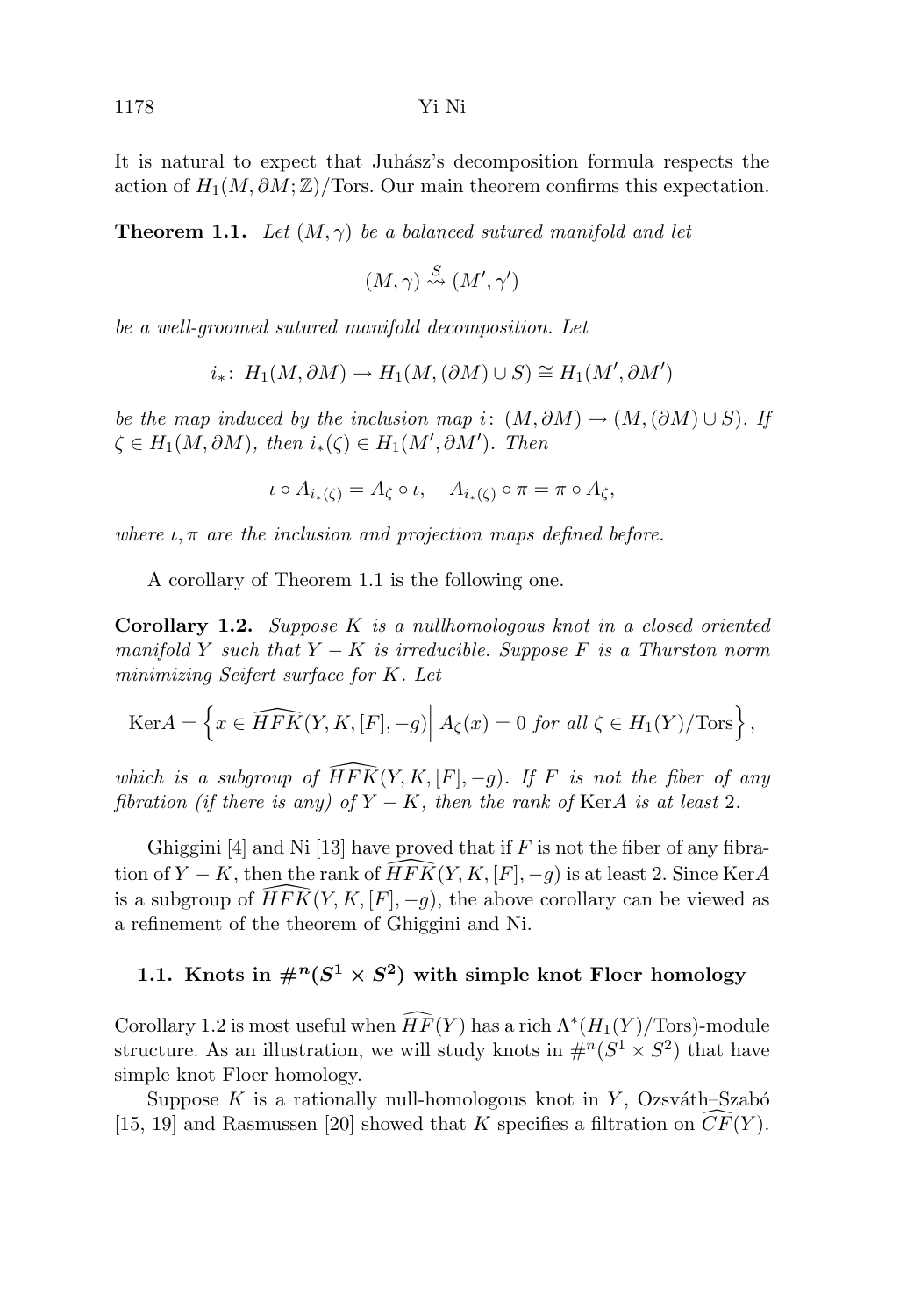The associated homology of the filtered chain complex is the knot Floer homology  $\widehat{HFK}(Y,K)$ . From the construction of knot Floer homology, one sees that

$$
\operatorname{rank}\widehat{HFK}(Y,K)\geq\operatorname{rank}\widehat{HF}(Y),
$$

for any rationally null-homologous knot  $K \subset Y$ . When the equality holds, we say that the knot has *simple* knot Floer homology.

To an oriented null-homologous *n*-component link  $L \subset Y$ , Ozsváth and Szabó [15] associated a null-homologous knot  $\kappa(L) \subset \kappa(Y) = Y \#^{n-1}(S^1 \times$  $S<sup>2</sup>$ , and defined the knot Floer homology of L to be the knot Floer homology of  $\kappa(L)$ . Hence

rank 
$$
\widehat{HFK}(Y, L) \geq \text{rank } \widehat{HF}(\kappa(Y)) = 2^{n-1} \text{rank } \widehat{HF}(Y).
$$

When the equality holds, we say that the link has *simple* knot Floer homology.

Clearly, the unknot in Y always has simple Floer homology. Sometimes there are other knots with this property. For example, the core of a solid torus in the genus–1 Heegaard splitting of a lens space has simple Floer homology. Moreover, if two knots  $(Y_1, K_1)$  and  $(Y_2, K_2)$  have simple Floer homology groups, then their connected sum  $(Y_1 \# Y_2, K_1 \# K_2)$  also has simple Floer homology. In particular,  $(Y_1 \# Y_2, K_1)$  has simple Floer homology.

It is an interesting problem to determine all null-homologous knots with simple Floer homology. For example, Hedden [5] and Rasmussen [21] showed that if a knot  $L \subset S^3$  admits an integral lens space surgery, then the core of the surgery is a knot in the lens space with simple knot Floer homology group. Hence the classification of knots with simple Floer homology groups in lens spaces will lead to a resolution of Berge's conjecture on lens space surgery.

For certain 3-manifolds, the classification of knots with simple Floer homology groups are already known. A deep theorem of Ozsváth–Szabó [14, Theorem 1.2 implies that the only knot in  $S^3$  with simple Floer homology group is the unknot. The author  $[12]$  generalized Ozsváth–Szabó's theorem. As a corollary, if Y is an integer homology sphere which is an  $L$ –space, then the unknot is the only knot in  $Y$  with simple Floer homology group.

We will determine all knots in  $Y_n = #^n(S^1 \times S^2)$  with simple knot Floer homology. Besides the unknot, there is a class of knots called Borromean knots which have simple Floer homology groups: consider the Borromean rings. Perform 0-surgery on two components of the Borromean rings, then the third component becomes a knot in  $Y_2$ , called the Borromean knot  $B_1$ . The Borromean knot  $B_k \subset Y_{2k}$  is obtained by taking the connected sum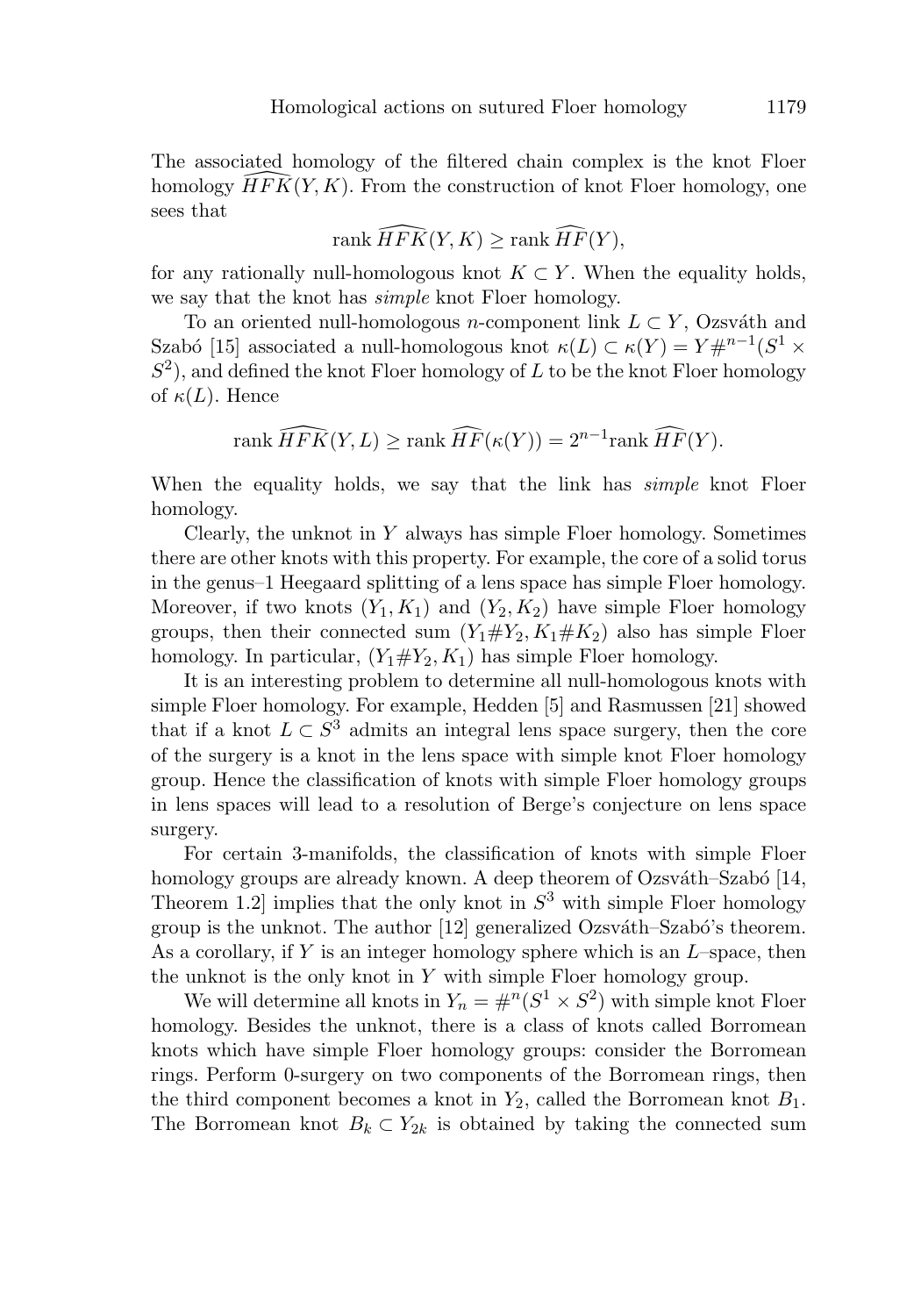

Figure 1: The Borromean knot  $B_2$ 

of k  $B_1$ 's, and  $B_0$  is understood to be the unknot in  $S^3$ . See Figure 1. Borromean knots are characterized by the fact that  $B_k$  is the binding of an open book decomposition of  $Y_{2k}$ , such that the page is a genus k surface with one boundary component, and the monodromy is the identity map. It is known that  $\widehat{HFK}(Y_{2k}, B_k)$  has rank  $2^{2k}$  [15]. Ozsváth [1, Problem 1.5] asked whether Borromean knots are determined by their knot Floer homology. The following theorem answered this question affirmatively.

**Theorem 1.3.** Suppose  $K \subset Y_n = \#^n(S^1 \times S^2)$  is a null-homologous knot with simple knot Floer homology. Namely,

$$
\operatorname{rank}\widehat{HFK}(Y_n,K)=2^n.
$$

Then there exists a non-negative integer  $k \leq \frac{n}{2}$  such that  $(Y_n, K)$  is obtained from the Borromean knot  $(Y_{2k}, B_k)$  by taking connected sum with  $Y_{n-2k}$  in the complement of  $B_k$ .

A difference between Theorem 1.3 and the previously known classification results of simple knots is, the simple knots in  $Y_n$  include some nontrivial knots. Such situation also appears when one tries to classify simple knots in lens spaces.

For links in  $S^3$ , it is easy to determine which ones have simple Floer homology. Our result is as follows.

**Proposition 1.4.** Suppose L is an n-component link in  $S^3$ . If the rank of its knot Floer homology  $\widehat{HFK}(L)$  is  $2^{n-1}$ , then L is the n-component unlink.

**Remark 1.5.** It is proved by Ni [12] that knot Floer homology detects unlinks. However, the main result there does not imply that the rank of knot Floer homology detects unlinks. Proposition 1.4 remedies this omission.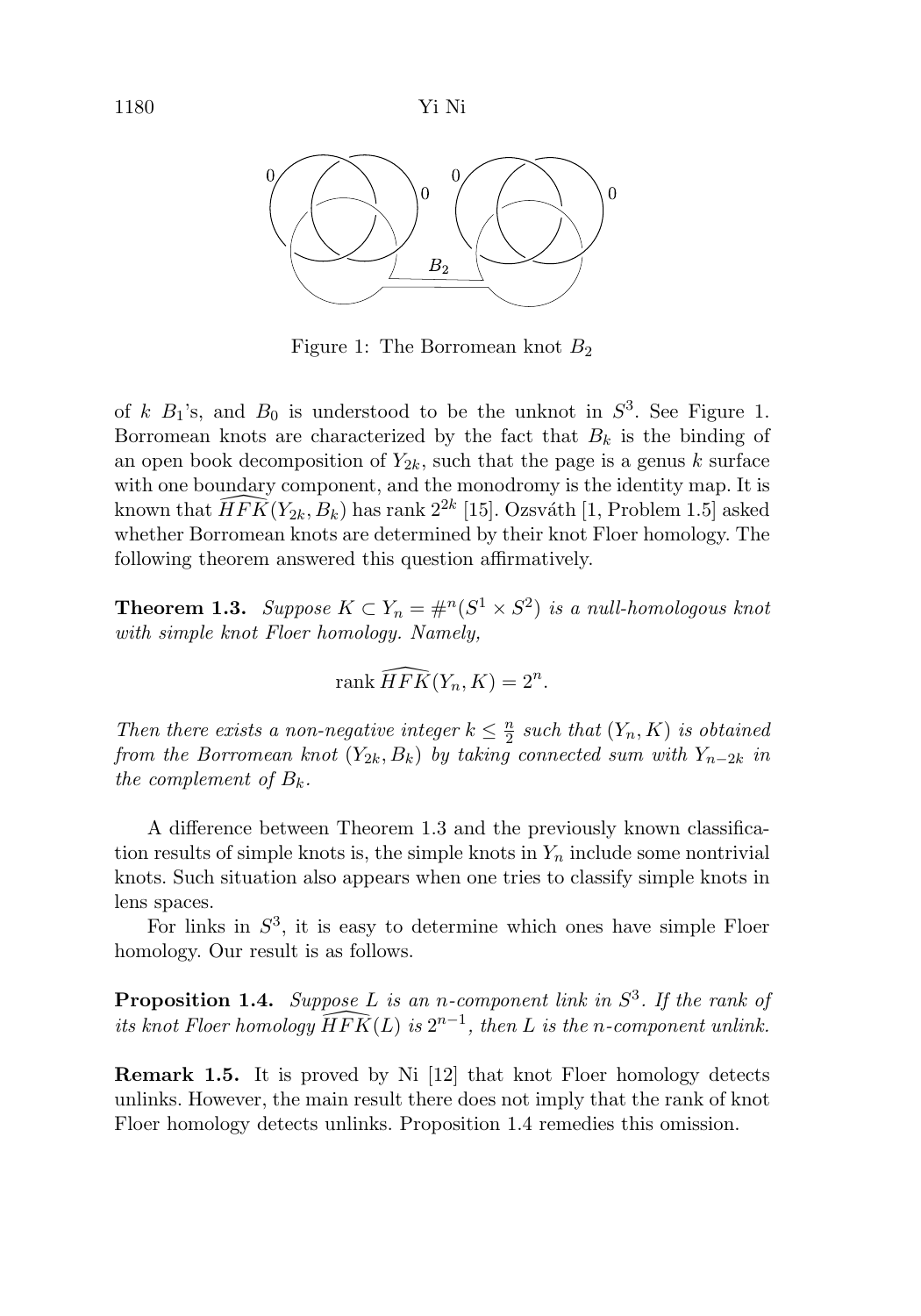This paper is organized as follows. In Section 2, we will define the action on sutured Floer homology and prove Theorem 1.1. In Section 3, we will study the effect of the action on the contact invariant  $EH(M, \gamma, \xi)$ . Then we will prove Corollary 1.2. In Section 4 we will use Heegaard Floer homology and combinatorial group theory to determine all knots in  $Y_n$  that have simple Floer homology. In Section 5, we will show the unlinks are the only links in  $S<sup>3</sup>$  that have simple Floer homology.

### **2. Sutured Floer homology and the homological action**

In this section, we will define the homological action on the sutured Floer homology and study its behavior under sutured manifold decompositions. We will assume the readers have some familiarity with sutured manifold theory and sutured Floer homology.

## **2.1. The definition of the action**

**Definition 2.1.** A sutured manifold  $(M, \gamma)$  is a compact oriented 3-manifold M together with a set  $\gamma \subset \partial M$  of pairwise disjoint annuli. The core of each component of  $\gamma$  is a *suture*, and the set of sutures is denoted by  $s(\gamma)$ .

Every component of  $R(\gamma) = \partial M - \text{int}(\gamma)$  is oriented. Define  $R_+(\gamma)$  (or  $R_-(\gamma)$  to be the union of those components of  $R(\gamma)$  whose normal vectors point out of (or into) M. The orientations on  $R(\gamma)$  must be coherent with respect to  $s(\gamma)$ .

A balanced sutured manifold is a sutured manifold  $(M, \gamma)$  without closed components, such that  $\chi(R_+(\gamma)) = \chi(R_-(\gamma))$ , and  $\gamma$  intersects each component of  $\partial M$ .

Let  $(M, \gamma)$  be a sutured manifold, and S a properly embedded surface in M. According to Gabai [2], there is a natural way to put a sutured manifold structure on  $M' = M \setminus \nu(S)$ . This process is a *sutured manifold decomposition* 

$$
(M,\gamma) \stackrel{S}{\rightsquigarrow} (M',\gamma').
$$

**Definition 2.2.** A sutured manifold decomposition is well-groomed, if for every component V of  $R(\gamma)$ ,  $V \cap S$  is a union of parallel oriented nonseparating simple closed curves or arcs.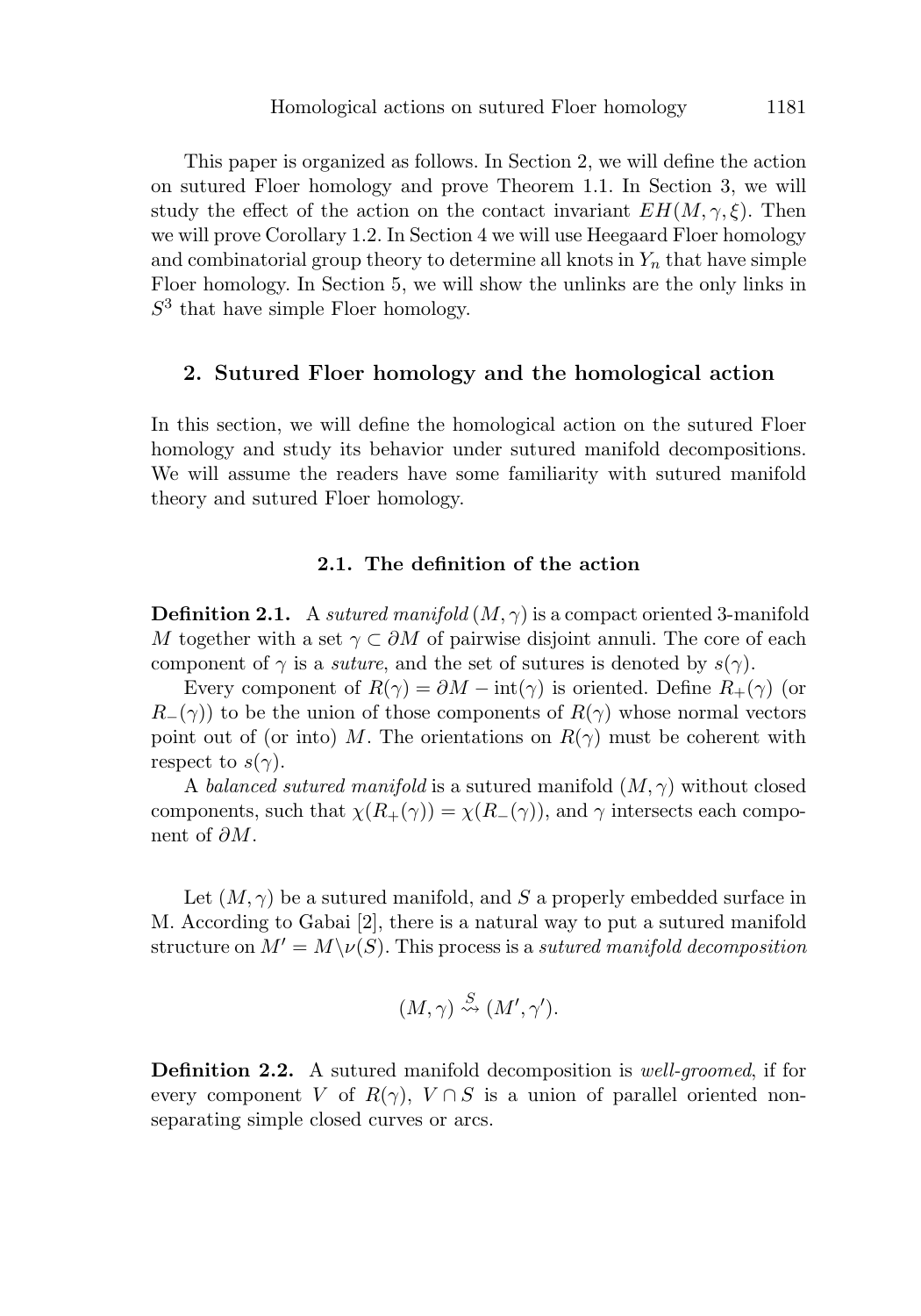**Definition 2.3.** A sutured manifold hierarchy is a sequence of decompositions

$$
(M_0, \gamma_0) \stackrel{S_0}{\rightsquigarrow} (M_1, \gamma_1) \stackrel{S_1}{\rightsquigarrow} (M_2, \gamma_2) \stackrel{S_2}{\rightsquigarrow} \cdots \stackrel{S_{n-1}}{\rightsquigarrow} (M_n, \gamma_n),
$$

such that  $(M_n, \gamma_n)$  is a disjoint union of  $(D^2 \times I, (\partial D^2) \times I)$ 's.

A fundamental theorem of Gabai [2] says that for any taut sutured manifold, there exists a well-groomed sutured manifold hierarchy.

Suppose  $(\Sigma, \alpha, \beta)$  is an admissible sutured Heegaard diagram for a balanced sutured manifold  $(M, \gamma)$ . Let  $\omega$  be a relative 1–cycle on  $\Sigma$ , such that it is in general position with the  $\alpha$ - and  $\beta$ -curves. Namely,  $\omega = \sum k_i c_i$ , where  $k_i \in \mathbb{Z}$ , each  $c_i$  is a properly immersed oriented curve on  $\Sigma$ , such that  $c_i$  is transverse to  $\alpha$ - and  $\beta$ -curves, and  $c_i$  does not contain any intersection point of  $\alpha$ - and  $\beta$ -curves.

We can also regard  $\omega$  as a relative 1-cycle representing a class in  $H_1(M, \partial M)$ . On the other hand, any homology class in  $H_1(M, \partial M)$  can be represented by a relative 1-cycle on  $\Sigma$ , since the maps

$$
H_1(\Sigma, \partial \Sigma) \to H_1(M, \gamma), \quad H_1(M, \gamma) \to H_1(M, \partial M)
$$

are both surjective.

Let  $\mathbf{x}, \mathbf{y} \in \mathbb{T}_\alpha \cap \mathbb{T}_\beta$ . If  $\phi$  is a topological Whitney disc connecting **x** to **y**, let  $\partial_{\alpha}\phi = (\partial \phi) \cap \mathbb{T}_{\alpha}$ . We can also regard  $\partial_{\alpha}\phi$  as a multi-arc that lies on Σ and connects **x** to **y**. Similarly, we define ∂βφ as a multi-arc connecting **y** to **x**. We define

$$
a(\omega,\phi)=\#\widehat{\mathcal{M}}(\phi)\;(\omega\cdot(\partial_{\alpha}\phi)),
$$

where  $\omega \cdot (\partial_{\alpha} \phi)$  is the algebraic intersection number of  $\omega$  and  $\partial_{\alpha} \phi$ . Let

$$
A_{\omega}\colon\thinspace SFC(M,\gamma)\to SFC(M,\gamma)
$$

be defined as

$$
A_{\omega}(\mathbf{x}) = \sum_{\mathbf{y} \in \mathbb{T}_{\alpha} \cap \mathbb{T}_{\beta}} \sum_{\{\phi \in \pi_2(\mathbf{x}, \mathbf{y}) | \mu(\phi) = 1\}} a(\omega, \phi) \mathbf{y}.
$$

As in [16, Lemma 4.18],  $A_{\omega}$  is a chain map. The following lemma shows that it induces a well defined action of  $H_1(M, \partial M; \mathbb{Z})/\text{Tors}$  on  $SFH(M, \gamma)$ .

**Lemma 2.4.** Suppose  $\omega_1, \omega_2 \subset \Sigma$  are two relative 1-cycles which are homologous in  $H_1(M, \partial M; \mathbb{Z})/\text{Tors},$  then  $A_{\omega_1}$  is chain homotopic to  $A_{\omega_2}$ .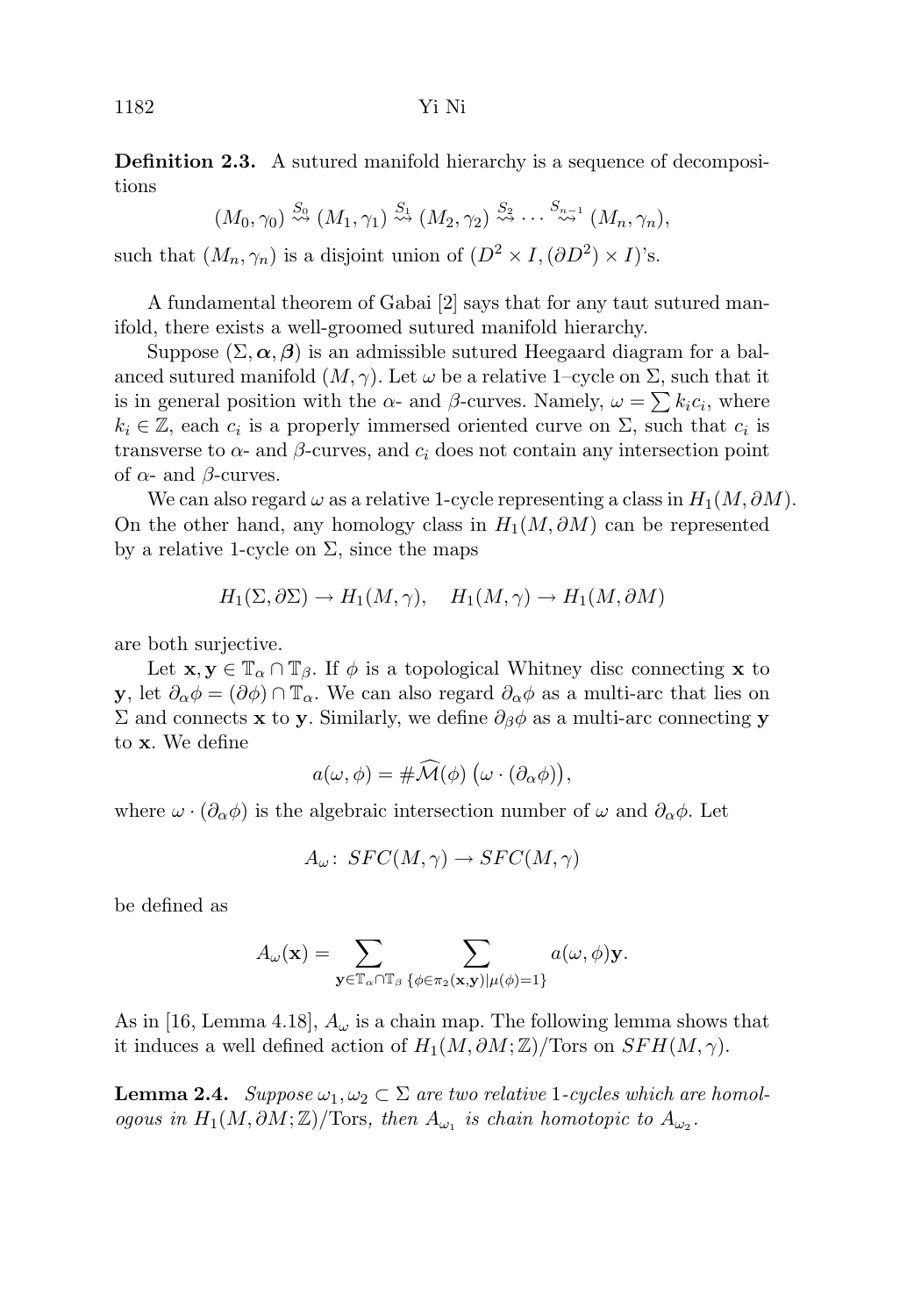*Proof.* Since  $\omega_1$  and  $\omega_2$  are homologous in  $H_1(M, \partial M; \mathbb{Z})$ /Tors, there exists a nonzero integer m such that  $m[\omega_1] = m[\omega_2] \in H_1(M, \partial M; \mathbb{Z}).$ **Claim.** There exists a relative 2-chain B in  $(\Sigma, \partial \Sigma)$ , such that  $(\partial B) \setminus (\partial \Sigma)$ consists of  $m\omega_2$ ,  $m(-\omega_1)$ , copies of  $\alpha$ -curves and  $\beta$ -curves, and proper curves  $\xi, \eta \subset \Sigma$  such that  $\xi$  is disjoint from  $\alpha$ -curves and  $\eta$  is disjoint from  $\beta$ -curves.

Consider the triple  $(M, \partial M, \gamma)$ , we get an exact sequence

$$
H_1(\partial M, \gamma) \to H_1(M, \gamma) \to H_1(M, \partial M) \to 0.
$$

As a consequence, if  $m[\omega_1] = m[\omega_2] \in H_1(M, \partial M)$ , then there exists an element  $c \in H_1(\partial M, \gamma) \cong H_1(R(\gamma), \partial R(\gamma))$ , such that  $c + m[\omega_2] - m[\omega_1]$  is homologous to zero in  $H_1(M, \gamma)$ . Let  $\xi' \subset R_-(\gamma)$ ,  $\eta' \subset R_+(\gamma)$  be proper curves such that  $\xi' + \eta'$  represents  $c \in H_1(R(\gamma), \partial R(\gamma))$ . Using the gradient flow of a Morse function associated with the sutured diagram, we can project  $\xi', \eta'$  to proper curves  $\xi, \eta \subset \Sigma$  such that  $\xi$  is disjoint from  $\alpha$ -curves and  $\eta$  is disjoint from β-curves. Then  $\xi + \eta + m[\omega_2] - m[\omega_1]$  is homologous to zero in  $H_1(M, \gamma)$ . Using the fact that

$$
H_1(M,\gamma) \cong H_1(\Sigma,\partial\Sigma)/([\alpha_1]\ldots,[\alpha_g],[\beta_1],\ldots,[\beta_g]),
$$

we conclude that there is a relative 2-chain B in  $(\Sigma, \partial \Sigma)$ , such that  $(\partial B) \setminus (\partial \Sigma)$ consists of  $m\omega_2$ ,  $m(-\omega_1)$ ,  $\xi, \eta$ , and copies of  $\alpha$ -curves and  $\beta$ -curves. This finishes the proof of the claim.

Perturbing  $B$  slightly, we get a 2-chain  $B'$  such that

$$
(\partial B')\backslash(\partial \Sigma) = m\omega_2 - m\omega_1 + \sum (a_i\alpha'_i + b_i\beta'_i) + \xi + \eta,
$$

where  $\alpha'_i, \beta'_i$  are parallel copies of  $\alpha_i, \beta_i$ .

Let  $\phi$  be a topological Whitney disc (or more generally, a higher genus surface) connecting **x** to **y**. Since  $\alpha'_i$ ,  $\xi$  are disjoint from all  $\alpha$ -curves, we have  $\alpha_i' \cdot \partial_\alpha \phi = \xi \cdot \partial_\alpha \phi = 0$ . Similarly,

$$
\beta_i' \cdot \partial_{\alpha} \phi = -\beta_i' \cdot \partial_{\beta} \phi = 0, \quad \eta \cdot \partial_{\alpha} \phi = 0.
$$

We have

(1) 
$$
n_{\mathbf{x}}(B') - n_{\mathbf{y}}(B') = -((\partial B') \setminus (\partial \Sigma)) \cdot \partial_{\alpha} \phi = m(\omega_1 - \omega_2) \cdot \partial_{\alpha} \phi \in m\mathbb{Z}.
$$

Pick an intersection point  $\mathbf{x}_0$ , and let  $\mathfrak{s}$  by the relative Spin<sup>c</sup> structure represented by  $x_0$ . After adding copies of  $\Sigma$  to  $B'$ , we can assume that  $n_{\mathbf{x}_{0}}(B')$  is divisible by m. Since any two intersection points representing  $\mathfrak{s}$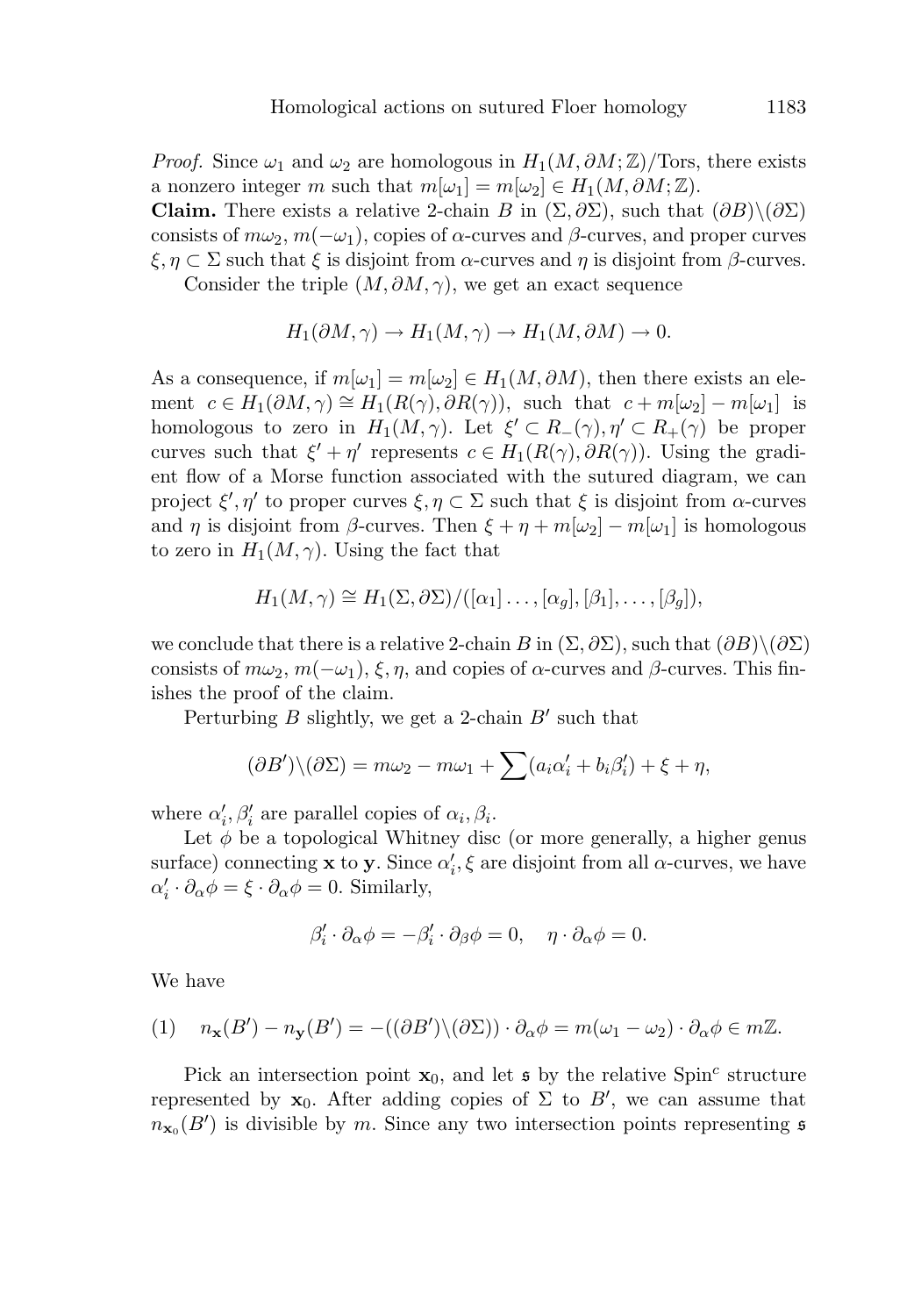are connected by a topological Whitney disc or higher genus surface, (1) implies that  $n_{\mathbf{x}}(B')$  is divisible by m for any **x** representing **s**.

Now we define a map  $H: SFC(M,\gamma,\mathfrak{s}) \to SFC(M,\gamma,\mathfrak{s})$  by letting

$$
H(\mathbf{x}) = \frac{n_{\mathbf{x}}(B')}{m} \mathbf{x}.
$$

It follows from (1) that

$$
A_{\omega_1} - A_{\omega_2} = \partial \circ H - H \circ \partial.
$$

Namely,  $A_{\omega_1}, A_{\omega_2}$  are chain homotopic.

Now the same argument as in [16, Lemma 4.17] shows that  $A_{\zeta}$  is a differential for any  $\zeta \in H_1(M, \partial M)/$  Tors, hence A gives rise to an action of  $\Lambda^*(H_1(M, \partial M)/\text{Tors})$  on  $SFH(M, \gamma)$ .

#### **2.2. Sutured manifold decomposition**

We recall a few basic notations about sutured manifolds from [2, 3, 9, 10]. Suppose

$$
(M,\gamma) \stackrel{S}{\leadsto} (M',\gamma')
$$

is a well-groomed sutured manifold decomposition. In  $[10]$ , Juhász constructed a surface diagram

$$
(\Sigma,\boldsymbol{\alpha},\boldsymbol{\beta},P)
$$

adapted to S, where  $P \subset \Sigma$  is a compact surface with corners such that  $P \cap (\partial \Sigma)$  consists of exactly the vertices of P. Moreover,

$$
\partial P = A \cup B,
$$

where A, B are unions of edges of P with  $A \cap B = P \cap (\partial \Sigma)$ ,  $A \cap \beta = \emptyset$ ,  $B \cap$  $\alpha = \emptyset$ . (Σ,  $\alpha$ ,  $\beta$ ) is a balanced diagram for  $(M, \gamma)$ . An admissible balanced diagram

$$
(\Sigma',\boldsymbol{\alpha}',\boldsymbol{\beta}')
$$

for  $(M', \gamma')$  can be constructed as follows:

$$
\Sigma' = (\Sigma \backslash P) \cup P_A \cup P_B,
$$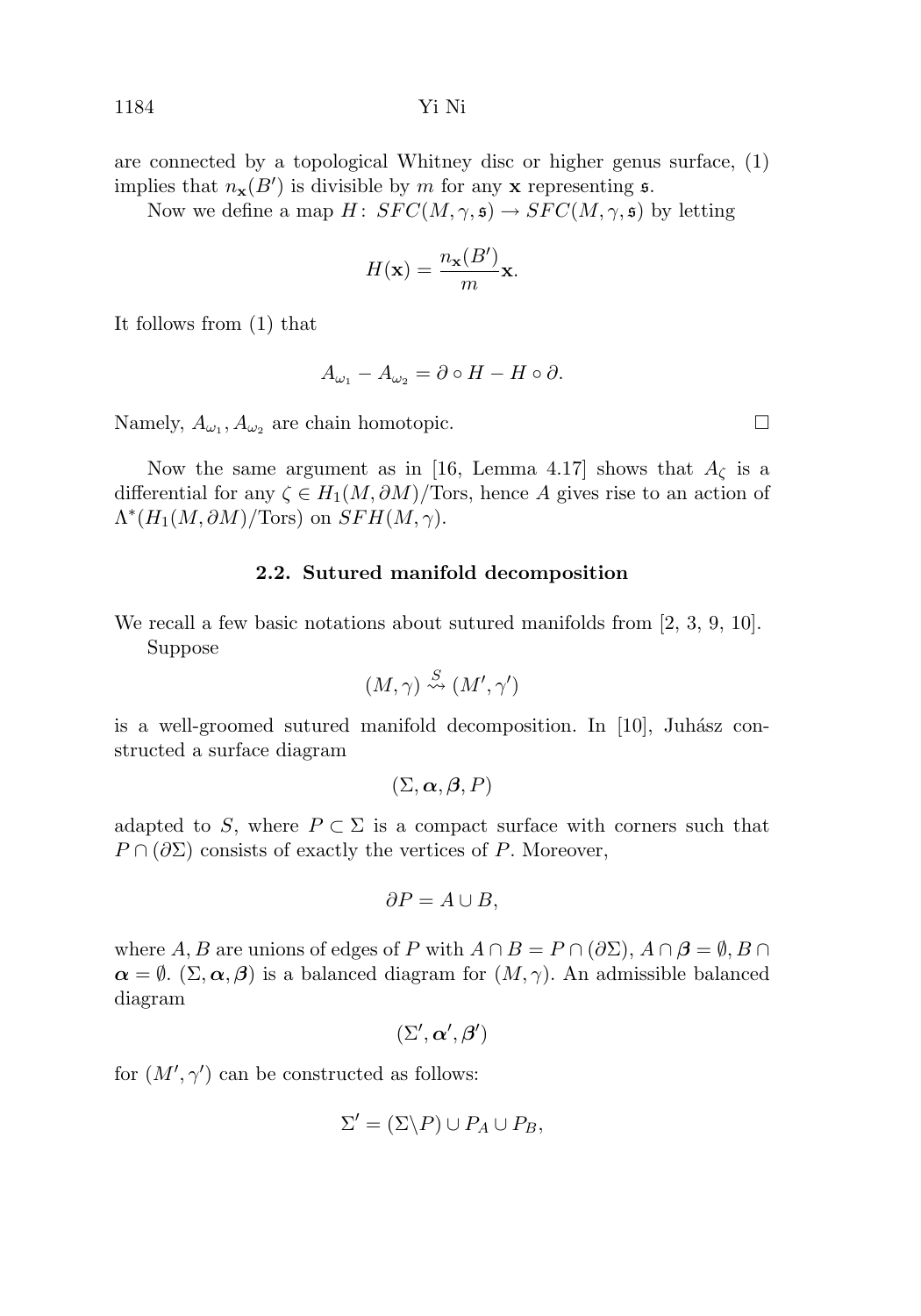where  $P_A, P_B$  are two copies of P, and  $\Sigma \backslash P$  is glued to  $P_A$  along A while glued to  $P_B$  along B. There is a natural projection map  $p: \Sigma' \to \Sigma$ , and

$$
\boldsymbol{\alpha}' = p^{-1}(\boldsymbol{\alpha}) \setminus P_B, \quad \boldsymbol{\beta}' = p^{-1}(\boldsymbol{\beta}) \setminus P_A.
$$

The decomposing surface  $S$  can be seen from the surface diagram as follows: M can be obtained from  $\Sigma \times [0, 1]$  by adding 2-handles along  $\alpha_i \times 0$ 's and  $\beta_j \times 1$ 's. Then  $S \subset M$  is isotopic to the surface

(2) 
$$
\left(P \times \frac{1}{2}\right) \cup \left(A \times \left[\frac{1}{2}, 1\right]\right) \cup \left(B \times \left[0, \frac{1}{2}\right]\right).
$$

Let  $O_P$  be the set of intersection points in  $\mathbb{T}_{\alpha} \cap \mathbb{T}_{\beta}$  that are supported outside of P. Then  $O_P$  consists of the points whose associated relative Spin<sup>c</sup> structures are "extremal" with respect to S. And  $O_P$  is in one-to-one correspondence with  $\mathbb{T}_{\alpha'} \cap \mathbb{T}_{\beta'}$ .

Using techniques introduced by Sarkar and Wang [22], Juhász proved that the surface diagram can be made "nice". In particular, if  $\phi$  is a holomorphic disc connecting two points in  $O_P$  with  $\mu(\phi) = 1$ , then the domain of  $\phi$  is either an embedded bigon or square. Moreover, the following fact was contained in the proof of [10, Proposition 7.6].

**Lemma 2.5.** Suppose D is the domain of a holomorphic disc connecting two points in  $O_P$  with  $\mu(\phi)=1$ , and C is a component of  $\mathcal{D} \cap P$ . Then C is either a bigon or a square. If C is a bigon, then C has either an  $\alpha$ -edge and an A-edge, or a  $\beta$ -edge and a B-edge. If C is a square, then C has either two opposite  $\alpha$ -edges and two opposite A-edges, or two opposite  $\beta$ -edges and two opposite B-edges.

**Lemma 2.6.** Suppose  $\zeta \in H_1(M, \partial M)$ , then  $\zeta$  can be represented by a relative 1–cycle  $\omega \subset \Sigma$ , such that  $\omega$  intersects  $\partial P$  in the interior of A. As a result,  $\omega$  can be lifted to a relative 1–cycle  $\omega' \subset ((\Sigma \backslash P) \cup_A P_A) \subset$  $\Sigma'$ , such that p maps  $\omega'$  homeomorphically to  $\omega$ , and  $\omega'$  represents  $i_*(\zeta) \in$  $H_1(M',\partial M')$ .

*Proof.* Let  $\omega_0 \subset \Sigma$  be a relative 1–cycle representing  $\zeta$ , such that  $\omega_0$  intersects  $\partial P$  transversely in the interior of the edges. Suppose  $\omega_0$  has an intersection point with B. After homotoping  $\omega_0$ , we may assume this intersection point is near a corner of P. As in Figure 2, we can replace  $\omega_0$  by a new relative 1–cycle  $\omega_1$ , such that  $[\omega_1] = [\omega_0] \in H_1(\Sigma, \partial \Sigma)$ , and  $\#(\omega_1 \cap B) =$  $\#(\omega_0 \cap B) - 1$ . Continuing this process, we get a relative 1-cycle  $\omega$  representing  $\zeta$ , which does not intersect B.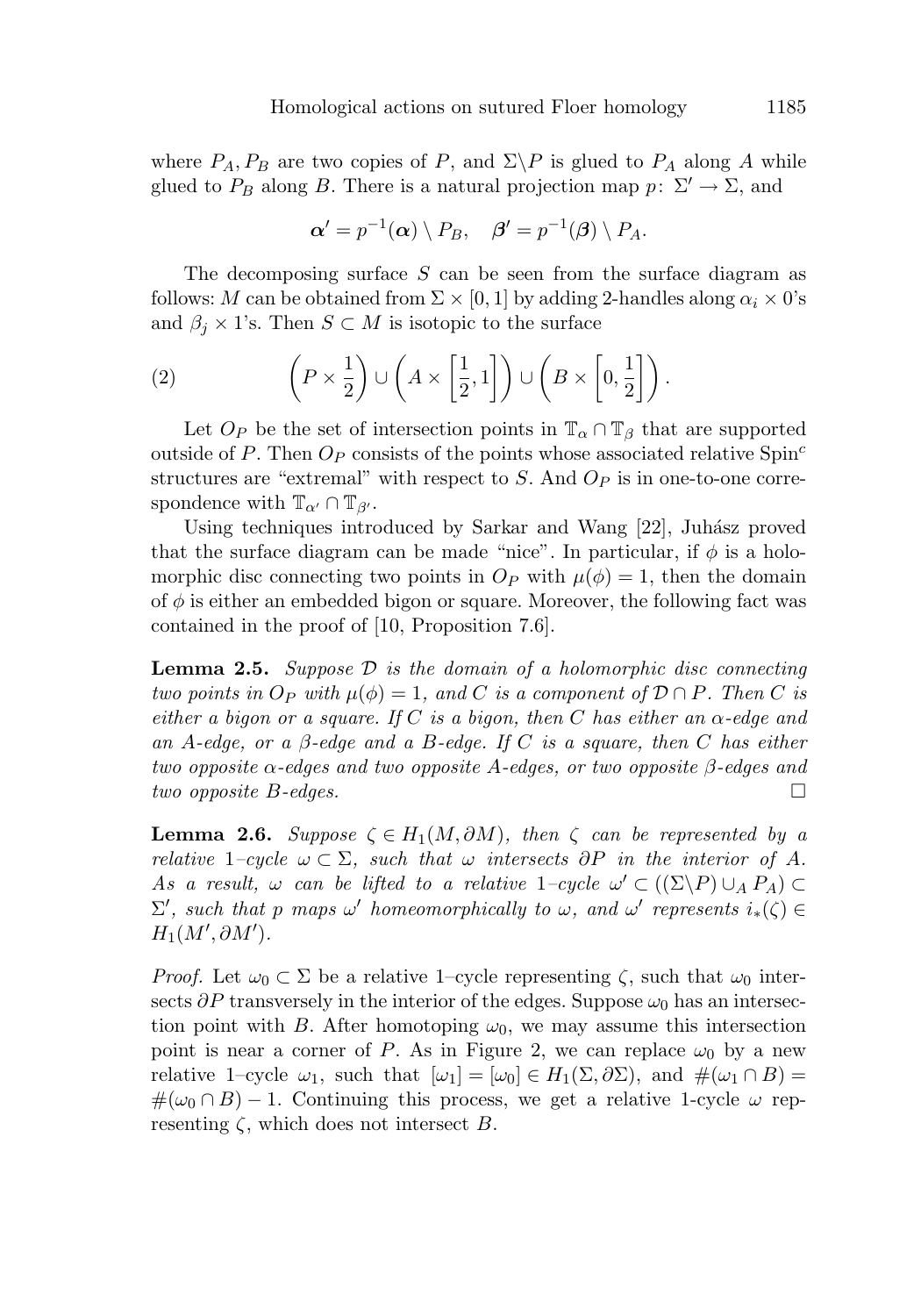

Figure 2: Changing  $\omega_0$  near a corner of P

Cutting  $\Sigma$  open along B, we get a surface homeomorphic to  $(\Sigma \backslash P) \cup_A$  $P_A$ . Since  $\omega$  does not intersect B, it lies in the new surface. Hence there is a corresponding relative 1-cycle  $\omega' \subset (\Sigma \backslash P) \cup_A P_A$ , such that p maps  $\omega'$ homeomorphically to  $\omega$ .

S is isotopic to a surface (2). Since  $\omega$  is disjoint from B,  $\omega \times (\frac{1}{2} - \epsilon)$  is disjoint from S. Cutting M open along  $S, \omega \times (\frac{1}{2} - \epsilon)$  becomes the relative 1-cycle  $\omega' \times (\frac{1}{2} - \epsilon)$ . Hence  $\omega'$  represents  $i_*(\zeta)$  in  $H_1(M', \partial M')$ .

Now we are ready to prove Theorem 1.1.

*Proof of Theorem 1.1.* The projection map  $p: \Sigma' \to \Sigma$  induces a bijection

$$
p_*\colon \mathbb{T}_{\alpha'} \cap \mathbb{T}_{\beta'} \to O_P,
$$

which then induces the inclusion map

$$
SFC(M',\gamma') \to SFC(M,\gamma).
$$

As argued in [10], p induces a one-to-one correspondence between the holomorphic discs for  $SFC(M', \gamma')$  and the holomorphic discs for the chain complex generated by  $O_P$ . Let  $\omega$  be the curve obtained in Lemma 2.6. Suppose  $\phi$  is a holomorphic disc connecting two points in  $O_P$ ,  $\phi'$  is the corresponding holomorphic disc connecting two points in  $\mathbb{T}_{\alpha'} \cap \mathbb{T}_{\beta'}$ . The intersection points of  $\partial_{\alpha}\phi$  and  $\omega$  outside of P are in one-to-one correspondence with the intersection points of  $\partial_{\alpha} \phi'$  and  $\omega'$  outside of  $P_A \cup P_B$ .

Let C be a component of  $\mathcal{D} \cap P$ , where  $\mathcal{D}$  is the domain of  $\phi$ . Let C' be the corresponding component of  $\mathcal{D}' \cap (P_A \cup P_B)$ . By Lemma 2.5,  $C \cap (\partial P)$  is contained in either A or B. If  $(C \cap (\partial P)) \subset A$ , then  $C' \subset P_A$ , and  $(\partial_{\alpha} C) \cap \omega$ is in one-to-one correspondence with  $(\partial_{\alpha} C') \cap \omega'$ . If  $(C \cap (\partial P)) \subset B$ , then  $C' \subset P_B$ , so  $(\partial_{\alpha} C') \cap \omega' = \emptyset$ . By Lemma 2.5, in this case C has no  $\alpha$ -edge,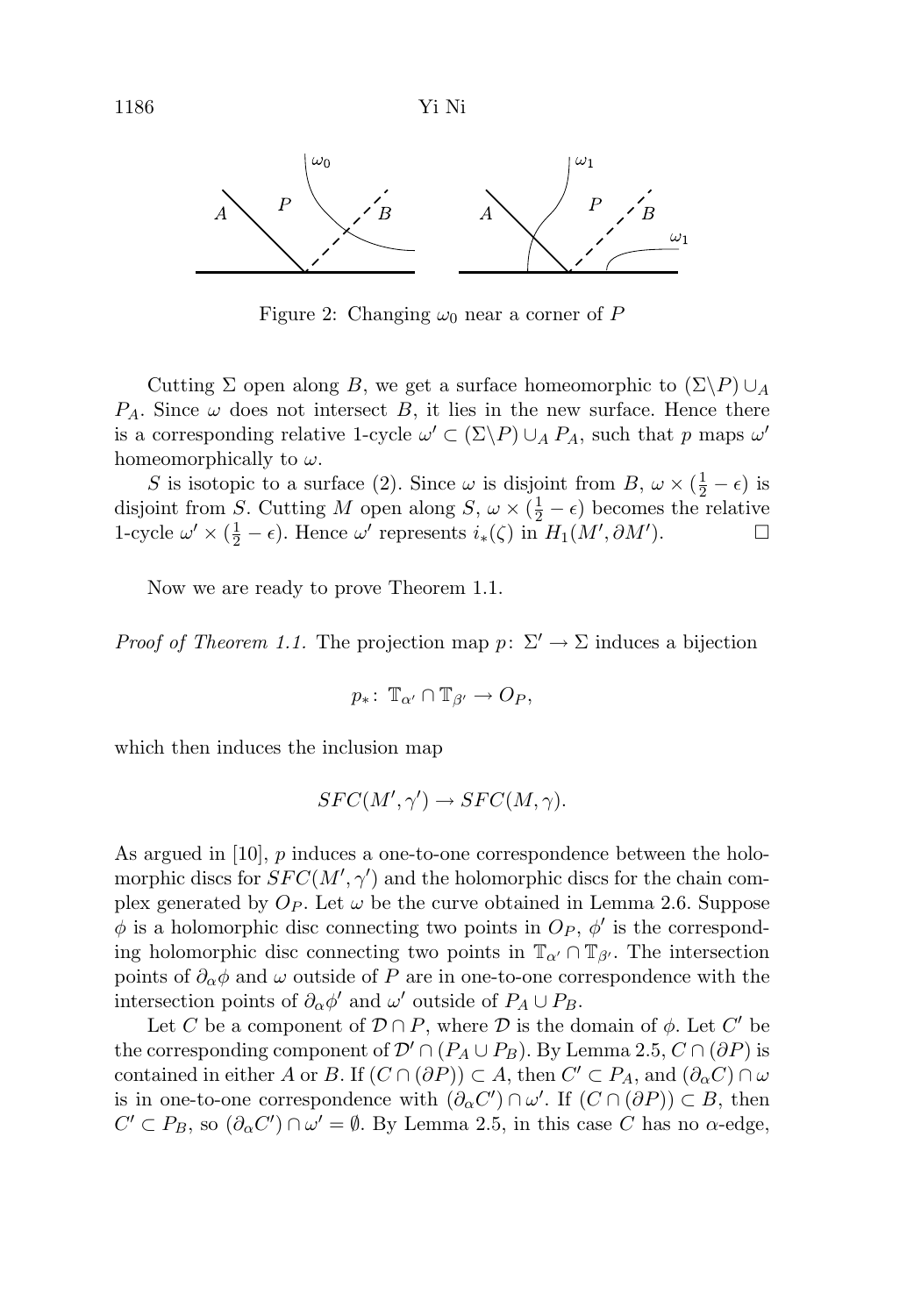so  $(\partial_{\alpha}C)\cap \omega=\emptyset$ . This shows that

$$
\omega \cdot (\partial_{\alpha} \phi) = \omega' \cdot (\partial_{\alpha} \phi').
$$

Now our desired result follows from the definition of the homological action.  $\Box$ 

# **2.3. The homological action on Knot Floer homology**

The material in this subsection is not used in this paper. However, it is helpful to have in mind the symmetry stated in Proposition 2.7.

Suppose  $K$  is a null-homologous knot in a closed 3-manifold  $Y$ . As in  $|15|,$  let

$$
(\Sigma,\boldsymbol{\alpha},\boldsymbol{\beta},w,z)
$$

be a doubly pointed Heegaard diagram for  $(Y, K)$  which is induced from a marked Heegaard diagram

$$
(\Sigma,\boldsymbol{\alpha},\boldsymbol{\beta}_0,\mu,m).
$$

Fix a Spin<sup>c</sup> structure  $\mathfrak s$  on Y and let  $\mathfrak t \in \text{Spin}^c(Y, K) \cong \text{Spin}^c(Y_0(K))$  be a relative Spin<sup>c</sup> structure which extends it. Let  $CFK^{\infty}(Y, K, \mathfrak{t})$  be an abelian group freely generated by triples  $[\mathbf{x}, i, j]$  with

$$
\mathbf{x} \in \mathbb{T}_{\alpha} \cap \mathbb{T}_{\beta}, \quad \mathfrak{s}_{w}(\mathbf{x}) = \mathfrak{s}
$$

and

$$
\underline{\mathfrak{s}}_m(\mathbf{x}) + (i - j)PD[\mu] = \mathfrak{t},
$$

where  $\underline{\mathfrak{s}}_m$ :  $\mathbb{T}_{\alpha} \cap \mathbb{T}_{\alpha} \to \underline{\text{Spin}}^c(Y, K)$  is the map defined in [15]. The chain complex is endowed with the differential

$$
\partial^{\infty}[\mathbf{x}, i, j] = \sum_{\mathbf{y} \in \mathbb{T}_\alpha \cap \mathbb{T}_\beta} \sum_{\{\phi \in \pi_2(\mathbf{x}, \mathbf{y}) | \mu(\phi) = 1\}} \#(\widehat{\mathcal{M}}(\phi))[\mathbf{y}, i - n_w(\phi), j - n_z(\phi)].
$$

The homology of  $(CFK^{\infty}(Y, K, \mathfrak{t}), \partial^{\infty})$  is denoted  $HFK^{\infty}(Y, K, \mathfrak{t})$ .

Suppose  $\omega$  is a 1-cycle on  $\Sigma$ . Let

$$
A_{\omega}[\mathbf{x}, i, j] = \sum_{\mathbf{y} \in \mathbb{T}_{\alpha} \cap \mathbb{T}_{\beta}} \sum_{\{\phi \in \pi_2(\mathbf{x}, \mathbf{y}) | \mu(\phi) = 1\}} a(\omega, \phi) [\mathbf{y}, i - n_{\omega}(\phi), j - n_{z}(\phi)].
$$

As in [16] and the arguments before,  $A_{\omega}$  induces an action of  $\Lambda^* H_1(Y; \mathbb{Z})$ /Tors on  $HFK^{\infty}(Y, K, \mathfrak{t}).$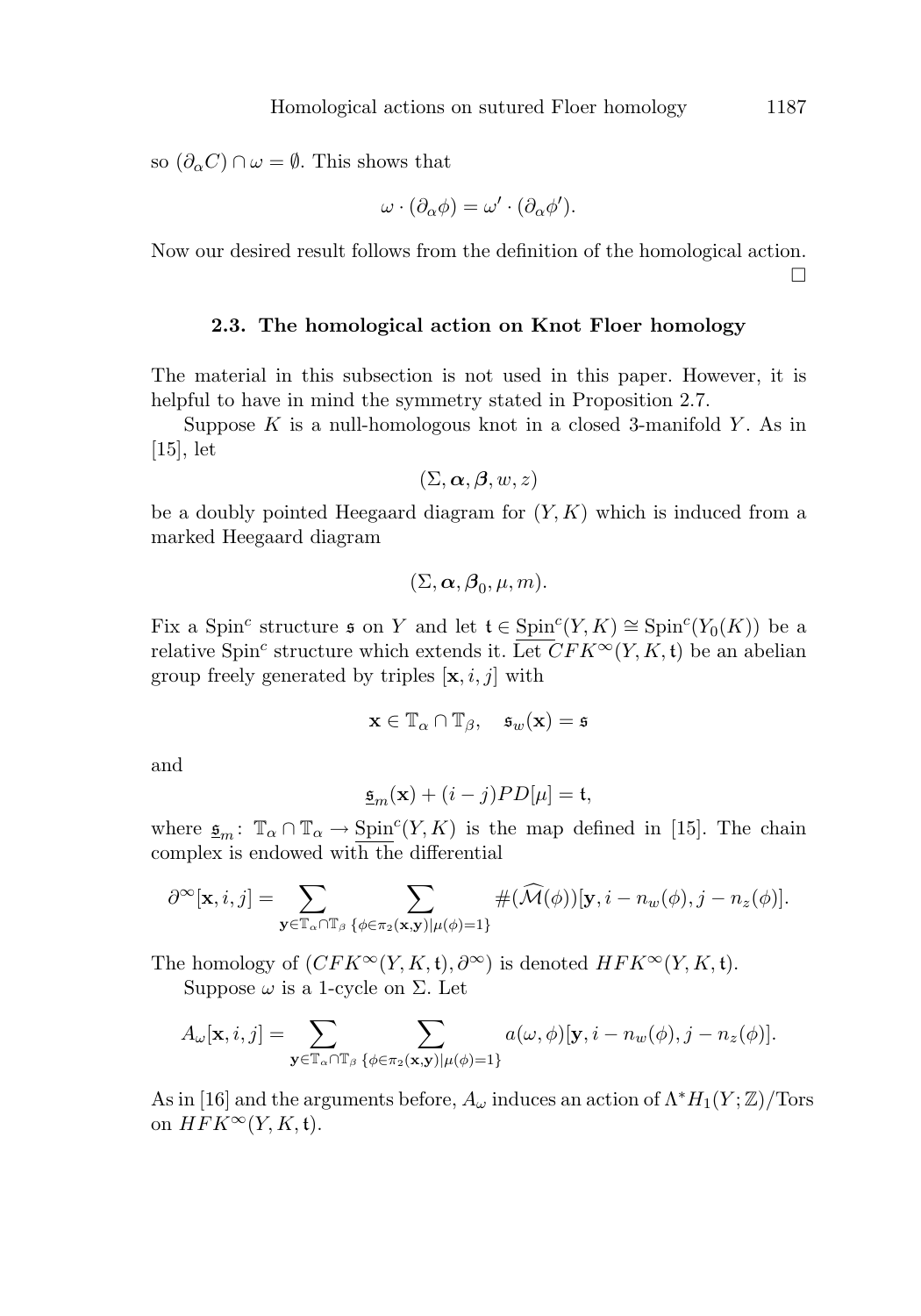1188 Yi Ni

There is a U-action on  $CFK^{\infty}(Y, K, \mathfrak{t})$  given by

$$
U[\mathbf{x}, i, j] = [\mathbf{x}, i - 1, j - 1].
$$

Let  $CFK^{-, *}(Y, K, t)$  be the subcomplex of  $CFK^{\infty}(Y, K, t)$  generated by  $[\mathbf{x}, i, j]$  with  $i < 0$ , and let  $CFK^{+, *}(Y, K, \mathbf{t})$  be its quotient complex. Moreover, let

$$
CFK^{0,*}(Y, K, \mathfrak{t}) \subset CFK^{+,*}(Y, K, \mathfrak{t})
$$

be the kernel of the induced U-action. There is a filtration on  $CFK^{0,*}(Y, K, \mathfrak{t})$ given by the grading j, and the associated graded complex is denoted<br> $\widehat{CFK}(V, K)$  There are induced actions of 4, on the above complexes, and  $\widehat{CFK}(Y, K, \mathfrak{t})$ . There are induced actions of  $A_{\omega}$  on the above complexes, and the actions induce differentials  $A_{\lbrack \omega \rbrack}$  on the corresponding homology groups.

When  $\mathfrak s$  is a torsion  $Spin^c$  structure over Y, as in Ozsváth and Szabó [15] there is an absolute  $\mathbb{Q}$ -grading on  $CFK^{\infty}(Y, K, \mathfrak{t})$  and the induced complexes. Let  $\widehat{HFK}_d(Y, K, \mathfrak{t})$  be the summand of  $\widehat{HFK}(Y, K, \mathfrak{t})$  at the absolute grading d.

**Proposition 2.7.** Let  $\mathfrak s$  be a torsion Spin<sup>c</sup> structure over Y, and let  $\mathfrak t \in$  $\text{Spin}^c(Y,K) \cong \text{Spin}^c(Y_0(K))$  be a relative  $\text{Spin}^c$  structure which extends  $\mathfrak{s}$ . Let  $\overline{\mathcal{L}}$  be a homology class in  $H_1(Y;\mathbb{Z})/\text{Tors}$ . Then there is an isomorphism

$$
f\colon \widehat{HFK}_d(Y,K,\mathfrak{t}) \stackrel{\cong}{\longrightarrow} \widehat{HFK}_{d-2m}(Y,K,J\mathfrak{t}),
$$

such that the following diagram is commutative:

$$
\begin{array}{ccc}\n\widehat{HFK}_d(Y,K,\mathfrak{t}) & \xrightarrow{f} & \widehat{HFK}_{d-2m}(Y,K,J\mathfrak{t})\\
& \downarrow A_{\varsigma} & & \downarrow A_{-\varsigma} \\
\widehat{HFK}_{d-1}(Y,K,\mathfrak{t}) & \xrightarrow{f} & \widehat{HFK}_{d-2m-1}(Y,K,J\mathfrak{t}),\n\end{array}
$$

where  $2m = \langle c_1(\mathfrak{t}), [\hat{F}] \rangle$  for any  $\widehat{F} \subset Y_0(K)$  which is obtained by capping off the boundary of a Seifert surface  $F$  for  $K$  with a disc.

*Proof.* The existence of the isomorphism  $f$  is already proved in Ozsváth and Szabó  $[15]$ . We will follow their argument to prove the commutative diagram.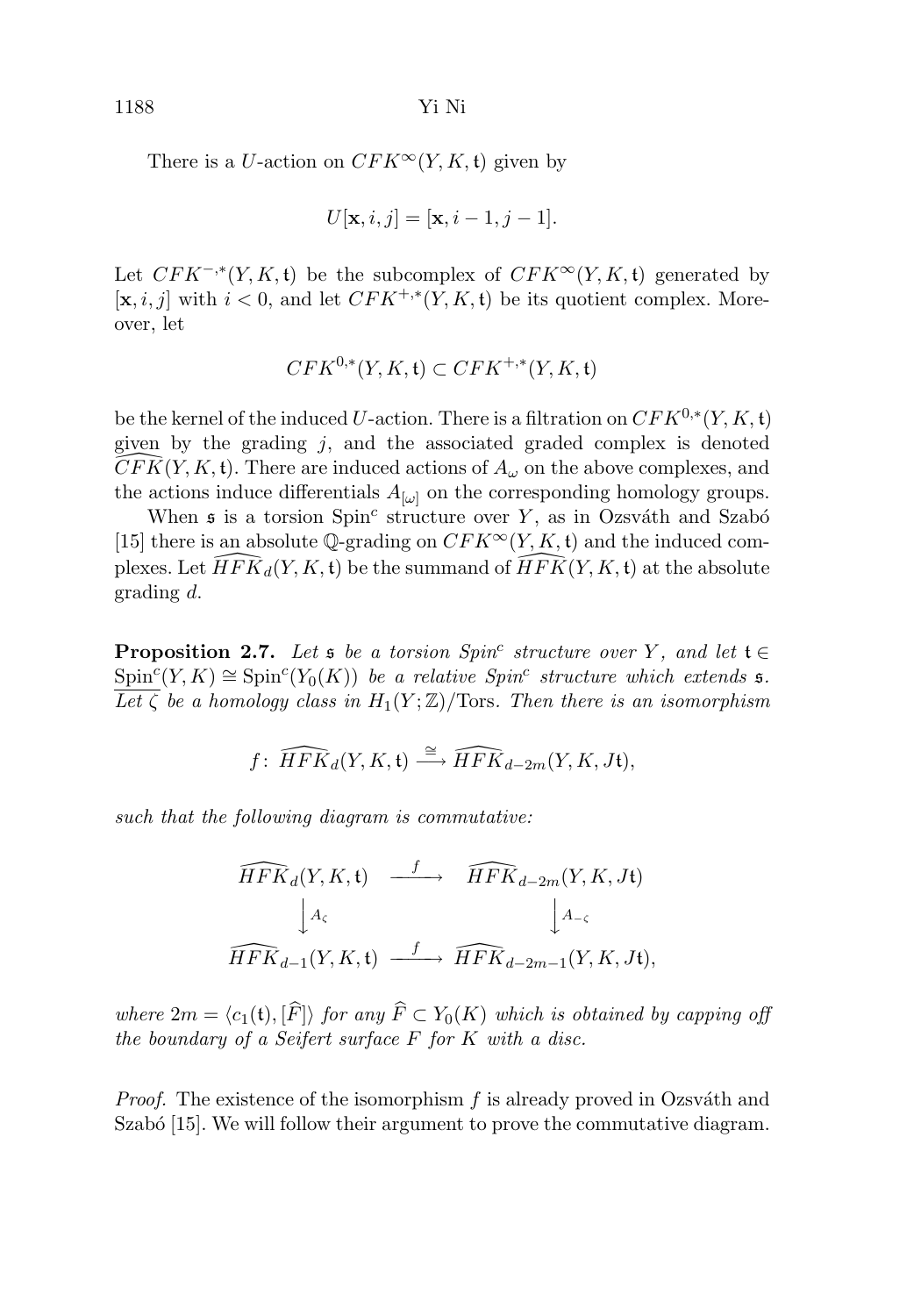Let

$$
\Gamma_1 = (\Sigma, \boldsymbol{\alpha}, \boldsymbol{\beta}, w, z)
$$

be a doubly pointed Heegaard diagram for  $(Y, K)$ . Then

$$
\Gamma_2 = (-\Sigma, \boldsymbol{\beta}, \boldsymbol{\alpha}, z, w)
$$

is also a Heegaard diagram for  $(Y, K)$ . If  $\mathbf{x} \in \mathbb{T}_\alpha \cap \mathbb{T}_\beta$  represents  $\mathfrak{s}$  in  $\Gamma_1$ , then **x** represents  $J\mathfrak{s}$  in  $\Gamma_2$ . If  $\phi$  is a holomorphic disc in  $\Gamma_1$  connecting **x** to **y**, then  $\phi$  gives rise to a holomorphic disc  $\overline{\phi}$  in  $\Gamma_2$  connecting **x** to **y**. Topologically,  $\overline{\phi}$  is just  $-\phi$ . Let  $\omega \subset \Sigma$  be a curve representing  $\zeta$ , then

(3) 
$$
\omega \cdot \partial_{\alpha} \phi |_{\Sigma} = -\omega \cdot \partial_{\beta} \phi |_{\Sigma} = -\omega \cdot \partial_{\beta} \overline{\phi} |_{-\Sigma},
$$

where the notation  $\vert_{\Sigma}$  or  $\vert_{-\Sigma}$  implies that the intersection number is evaluated in  $\Sigma$  or  $-\Sigma$ .

Since  $\mathfrak s$  is torsion, there is a unique  $\mathfrak t_0 \in \text{Spin}^c(Y, K) \cong \text{Spin}^c(Y_0(K))$ extending s which satisfies

$$
\langle c_1(\mathfrak{t}_0), [\widehat{F}] \rangle = 0
$$

for any Seifert surface  $F$  for  $K$ . Using the observations in the first paragraph, it follows that if we interchange the roles of  $i$  and  $j$ , then the chain complex  $CFK^{\infty}(Y, K, t_0)$  can be viewed as the chain complex  $CFK^{\infty}(Y, K, Jt_0)$ . It follows that there is a grading preserving isomorphism

$$
CFK^{-m,0}(Y, K, \mathfrak{t}_0) \cong CFK^{0,-m}(Y, K, J\mathfrak{t}_0) \cong \widehat{CFK}(Y, K, J\mathfrak{t}).
$$

Moreover, the map  $U^m$  induces an isomorphism

$$
U^m\colon \widehat{CFK}(Y,K,\mathfrak{t})=CFK^{0,m}(Y,K,\mathfrak{t}_0)\to CFK^{-m,0}(Y,K,\mathfrak{t}_0),
$$

which decreases the absolute grading by  $2m$ . Hence

$$
\widehat{CFK}_d(Y, K, \mathfrak{t}) \cong \widehat{CFK}_{d-2m}(Y, K, J\mathfrak{t}).
$$

Using (3), we find that the action of  $A_{\omega}$  on  $\widehat{CFK}_d(Y, K, \mathfrak{t})$  corresponds to the action of  $A_{-\omega}$  on  $\widehat{CFK}_{d-2m}(Y, K, Jt)$ .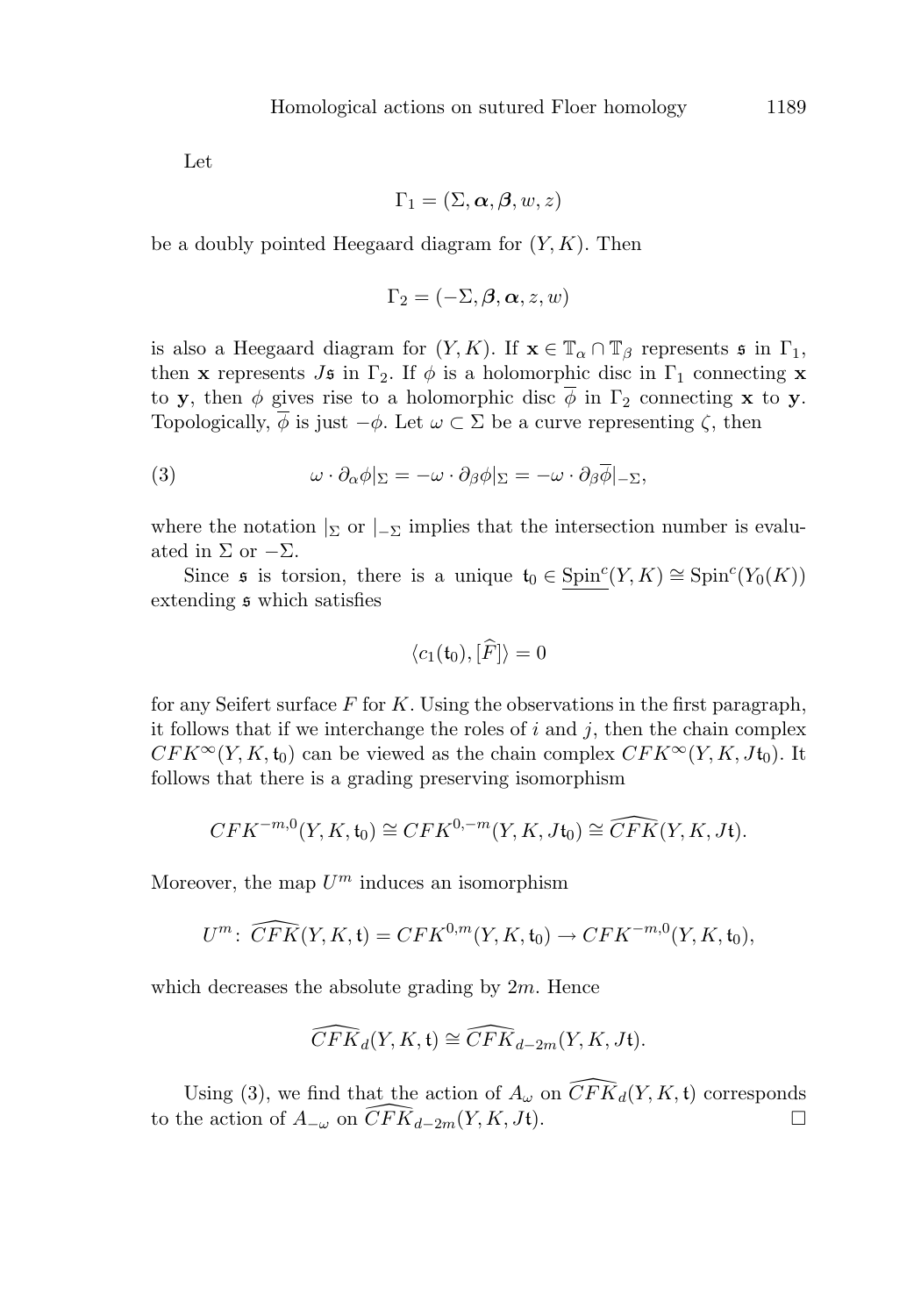#### 1190 Yi Ni

# **3.** The contact invariant  $EH(M,\gamma,\xi)$

Suppose  $(M, \gamma)$  is a sutured manifold. A contact structure on  $(M, \gamma)$  is a contact structure  $\xi$  on M, such that  $\partial M$  is convex and the suture  $s(\gamma)$  is the dividing set. Suppose

$$
(M,\gamma) \stackrel{S}{\leadsto} (M',\gamma')
$$

is a taut decomposition, and  $\xi$  is a contact structure on  $(M, \gamma)$  such that S is convex and the dividing set  $\gamma_S$  on S is ∂-parallel, namely, each component of  $\gamma_S$  cuts off a disc containing no other component of  $\gamma_S$ . Let  $\xi'$  be the restriction of  $\xi$  on  $(M', \gamma')$ . Then  $\xi'$  is tight if and only if  $\xi$  is tight [7].

**Definition 3.1.** Suppose  $(M, \gamma)$  is a taut sutured manifold. A tight contact structure  $\xi$  on  $(M, \gamma)$  is of *hierarchy type*, if there exists a well-groomed sutured manifold hierarchy (see Definitions 2.2 and 2.3)

(4) 
$$
(M, \gamma) = (M_0, \gamma_0) \stackrel{S_0}{\rightsquigarrow} (M_1, \gamma_1) \stackrel{S_1}{\rightsquigarrow} (M_2, \gamma_2) \stackrel{S_2}{\rightsquigarrow} \cdots \stackrel{S_{n-1}}{\rightsquigarrow} (M_n, \gamma_n),
$$

such that the dividing set on each  $S_i$  is  $\partial$ -parallel. In fact, since  $M_n$  consists of balls,  $\xi$  is obtained by gluing the unique tight contact structure on  $M_n$ along the decomposing surfaces.

For a contact structure  $\xi$  on  $(M, \gamma)$ , Honda et al. [8] defined an invariant  $EH(M, \gamma, \xi) \in SFH(-M, -\gamma)/(\pm 1)$ . They also studied the behavior of this invariant under sutured manifold decomposition.

**Theorem 3.2 (Honda–Kazez–Matić).** Let  $(M, \gamma, \xi)$  be the contact structure obtained from  $(M', \gamma', \xi')$  by gluing along a  $\partial$ -parallel  $(S, \gamma_S)$ . Under the inclusion

$$
SFH(-M', -\gamma') \subset SFH(-M, -\gamma)
$$

as a direct summand,  $EH(M', \gamma', \xi')$  is mapped to  $EH(M, \gamma, \xi)$ .

Now Theorem 1.1 immediately implies the following result.

**Corollary 3.3.** Suppose  $(M, \gamma)$  is a taut sutured manifold and  $\xi$  is a contact structure of hierarchy type on M. Then for any  $\zeta \in H_1(M, \partial M; \mathbb{Z})/\text{Tors}$ ,  $EH(M, \gamma, \xi)$  lies in the kernel of  $A_{\zeta}$  while  $EH(M, \gamma, \xi)$  is not contained in the image of  $A_{\zeta}$ .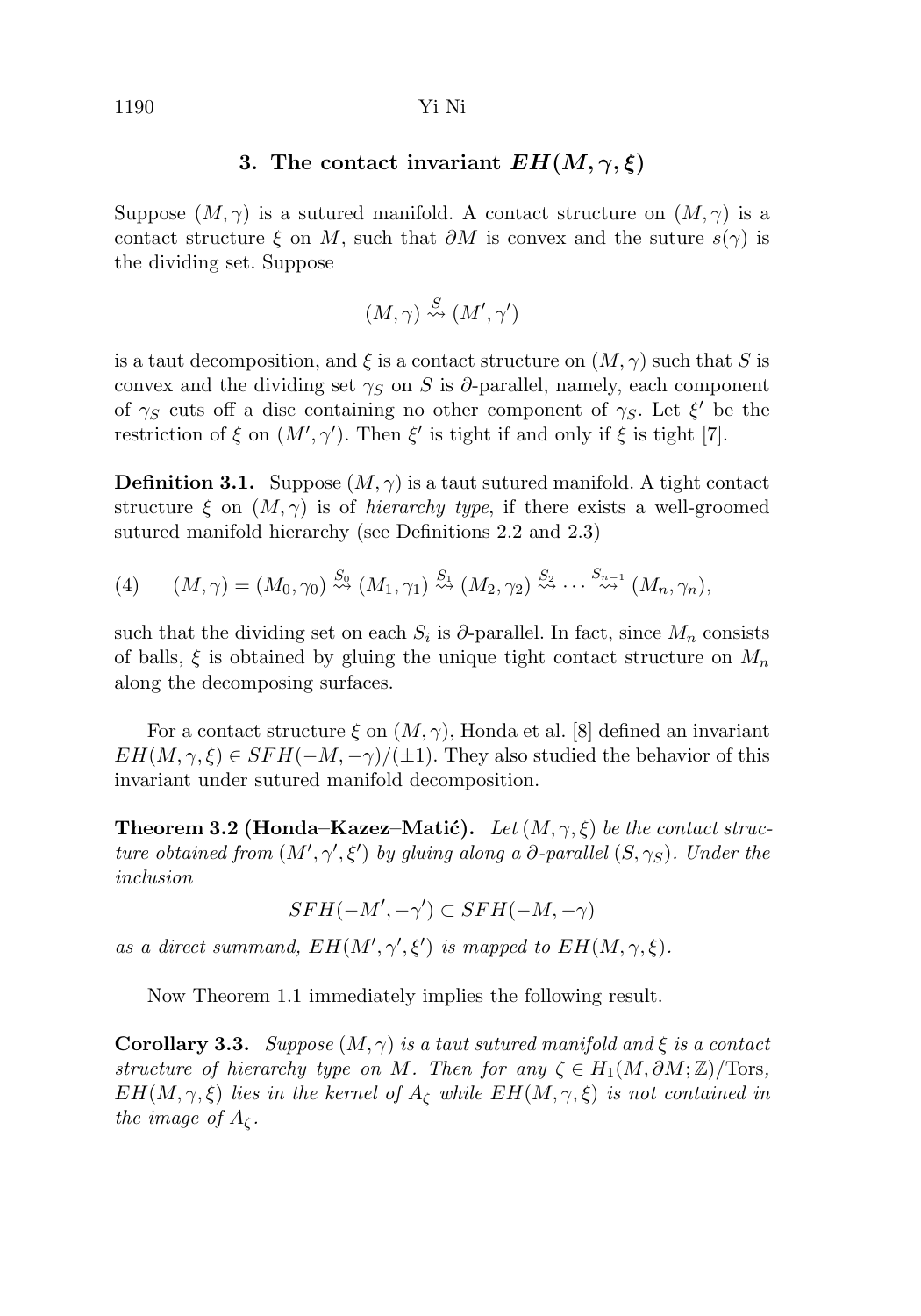*Proof.* Consider a hierarchy (4) associated with the contact structure  $\xi$ . By Theorem 3.2, there are maps

$$
\iota\colon SFH(-M_n,-\gamma_n)\cong \mathbb{Z}\to SFH(-M,-\gamma),
$$

which sends a generator of  $SFH(-M_n, -\gamma_n)$  to  $EH(M, \gamma, \xi)$ , and

$$
\pi\colon SFH(-M,-\gamma) \to SFH(-M_n,-\gamma_n) \cong \mathbb{Z},
$$

which sends  $EH(M, \gamma, \xi)$  to a generator of  $SFH(-M_n, -\gamma_n)$ .

Given  $\zeta \in H_1(M, \partial M)$ , let  $i_*(\zeta)$  be its image in  $H_1(M_n, \partial M_n)$ . Since  $M_n$  consists of balls,  $i_*(\zeta) = 0$ , hence  $A_{i_*(\zeta)} = 0$ . (This result also follows from the fact that  $A_{i_*(\zeta)}$  is a differential or the fact that  $A_{i_*(\zeta)}$  decreases the  $\mathbb{Z}/2\mathbb{Z}$  homological grading by 1.) Using Theorem 1.1, we get a commutative diagram:

$$
SFH(-M_n, -\gamma_n) \xrightarrow{\iota} SFH(-M, -\gamma)
$$
  
\n
$$
0 \downarrow \qquad A_{\varsigma} \downarrow
$$
  
\n
$$
SFH(-M_n, -\gamma_n) \xrightarrow{\iota} SFH(-M, -\gamma),
$$

hence  $A_{\mathcal{C}}(EH(M,\gamma,\xi))=0.$ 

Similarly, considering the commutative diagram

$$
SFH(-M, -\gamma) \xrightarrow{\pi} SFH(-M_n, -\gamma_n)
$$
  
\n $A_{\varsigma}$ \n $0$ \n $\downarrow$   
\n $SFH(-M, -\gamma) \xrightarrow{\pi} SFH(-M_n, -\gamma_n),$ 

we conclude that  $EH(M, \gamma, \xi)$  does not lie in the image of  $A_{\zeta}$ .

**Remark 3.4.** Since  $A_{\zeta}^2 = 0$ ,  $A_{\zeta}$  can be viewed as a differential on the Floer homology group, thus one can talk about its homology. Corollary 3.3 says that the contact invariant represents a nontrivial class in the homology of  $A_{\zeta}$ . A version of Corollary 3.3 for weakly fillable contact structures on closed manifolds was proved in  $[6]$ , following the strategy of Ozsváth and Szabó [14].

*Proof sketch of Corollary 1.2.* Decomposing  $Y - K$  along F, we get a taut sutured manifold  $(M, \gamma)$ . If F is not a fiber of any fibration, then  $(M, \gamma)$ is not a product sutured manifold. The argument in [4, 13] shows that we can construct two different sutured manifold hierarchies, and corresponding two tight contact structures  $\xi_1, \xi_2$  obtained from gluing the tight contact structure on the balls via the two hierarchies, such that  $EH(M, \gamma, \xi_1)$  and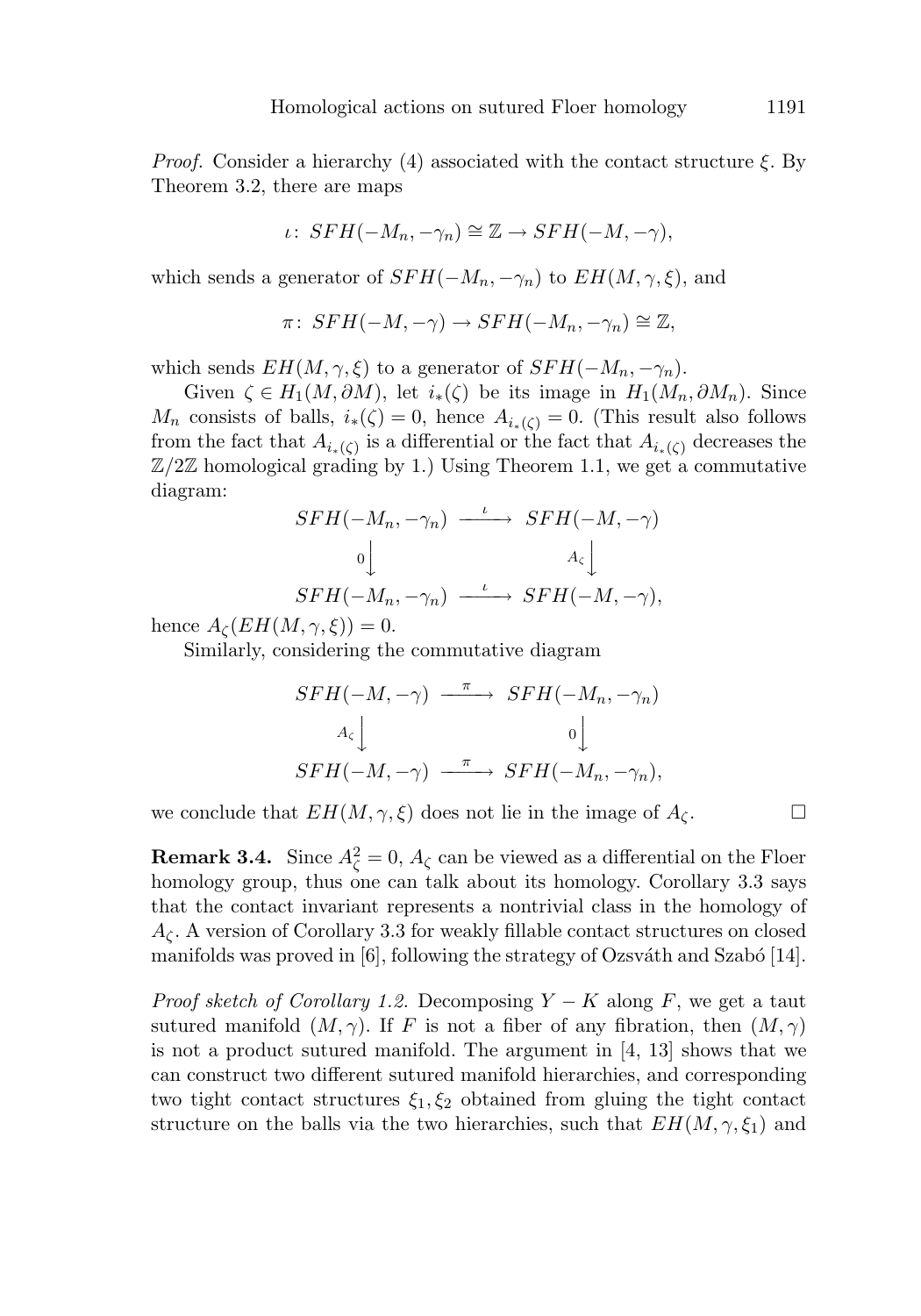$EH(M, \gamma, \xi_2)$  are linearly independent. See also [10] for the version of argument adapted to sutured Floer homology.

It is showed in [10] that the inclusion map

$$
SFH(M,\gamma) \to HFK(Y,K)
$$

induced by the decomposition

$$
Y-K \stackrel{F}{\leadsto} (M,\gamma)
$$

maps  $SFH(M, \gamma)$  isomorphically onto  $HFK(Y, K, [F], -g)$ . Using Theorem 1.1 and Corollary 3.3, we conclude that KerA has rank at least 2.  $\Box$ 

The reader may find that the use of the contact class  $EH$  is not necessary for the proof of Corollary 1.2. We choose this presentation so that the nontrivial elements in KerA have their geometric meaning.

# 4. Knots in  $\#^nS^1 \times S^2$

Let  $Y_n = \#^n S^1 \times S^2$ ,  $V_n = H_1(Y_n; \mathbb{Z})$ ,  $V'_n = H^1(Y_n; \mathbb{Z})$ . It is well known that  $\widehat{HF}(Y_n)$  as a  $\Lambda^* V_n$ -module is isomorphic to  $\Lambda^* V'_n$ . Namely,  $\widehat{HF}(Y_n) \cong \Lambda^* V'_n$ as a group, and  $A_{\zeta}$  is given by the contraction homomorphism

$$
\iota_{\zeta} \colon \Lambda^i V'_n \to \Lambda^{i-1} V'_n.
$$

**Lemma 4.1.** In the module  $\Lambda^* V_n'$ , we have

$$
\bigcap_{\zeta \in V_n} \ker \iota_{\zeta} = \mathbb{Z} \mathbf{1},
$$

the subgroup generated by the unit element **1**.

*Proof.* Clearly **1** is in the kernel of all  $\iota_{\zeta}$ . Suppose  $x \in \Lambda^* V_n'$ , and the highest degree summand of x has degree  $i > 0$ . Let  $\{\zeta_1, \ldots, \zeta_n\}$  be a set of generators of  $V_n$ , and let  $\{\zeta'_1,\ldots,\zeta'_n\}$  be a basis of  $V'_n$  such that  $\zeta'_i(\zeta_j) = \delta_{ij}$ . Without loss of generality, we can assume x contains a term  $k\zeta_1' \wedge \zeta_2' \wedge \cdots \wedge \zeta_i'$ , where  $k \in \mathbb{Z} \backslash \{0\}$ , then

$$
\iota_{\zeta_1}(x) = k \, \zeta_2' \wedge \cdots \wedge \zeta_i' + \cdots
$$

is nonzero. This finishes our proof.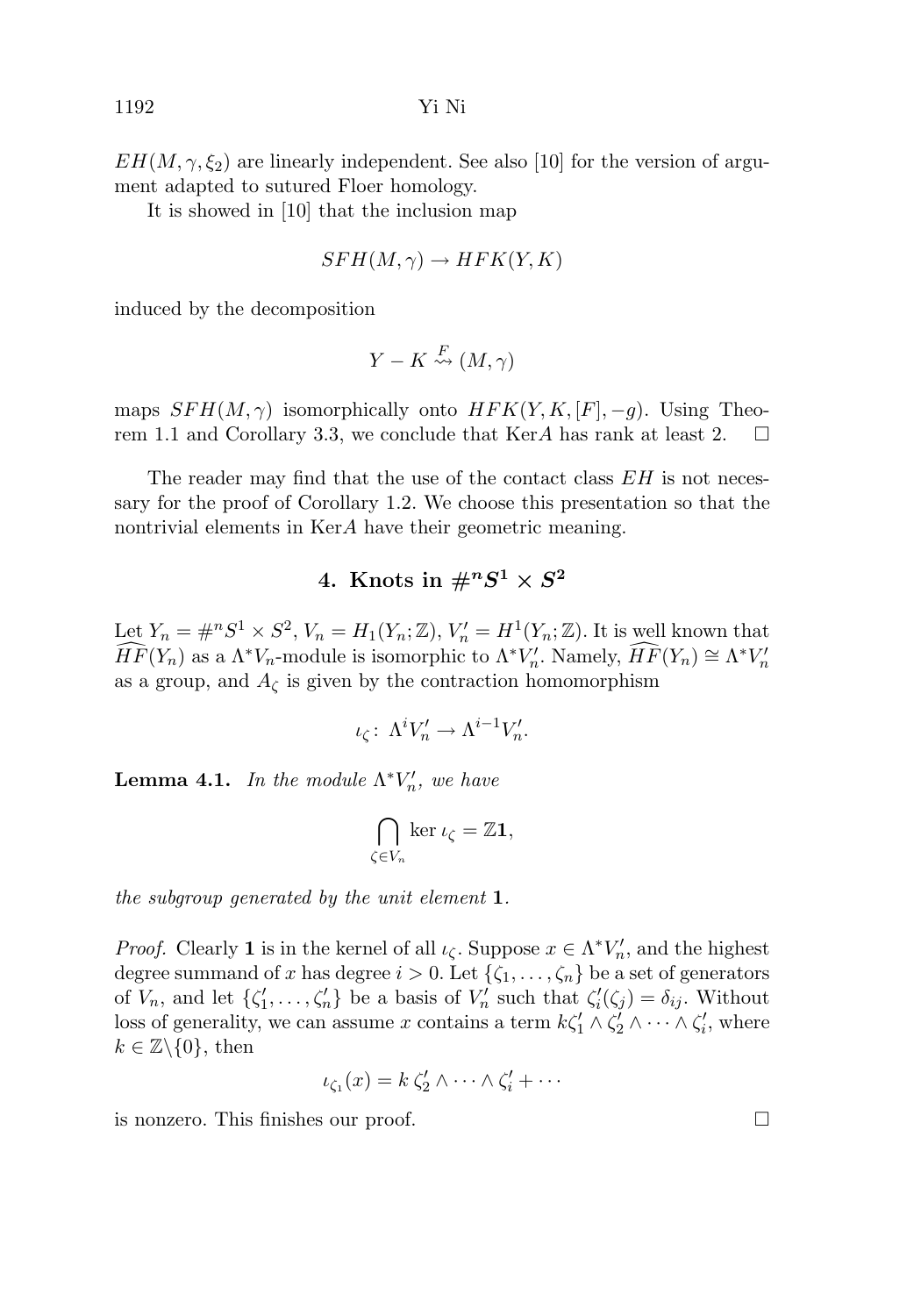**Proposition 4.2.** Suppose  $K \subset Y_n$  is a null-homologous knot with simple Floer homology, and  $Y_n - K$  is irreducible, then the genus of K is  $g = \frac{n}{2}$ and K is fibered.

*Proof.* Let  $F$  be a minimal genus Seifert surface of genus  $q$ . By definition

$$
A_{\zeta} \colon \widehat{CF}(Y_n) \to \widehat{CF}(Y_n)
$$

is a filtered map, so  $\widehat{CFK}(Y_n,K,[F],-g)$  is a subcomplex of  $\widehat{CF}(Y_n)$ . Moreover, since K has simple Floer homology group, the rank of  $\widehat{HFK}(Y_n, K)$ is the same as the rank of  $\widehat{HF}(Y_n)$ , so  $\widehat{HFK}(Y_n, K, [F], -g)$  is a submodule of the  $\Lambda^* V_n$ -module  $\widehat{HF}(Y_n)$ . Similarly,  $\widehat{HFK}(Y_n, K, [F], g)$  is a quotient module of  $HF(Y_n)$ .

Let KerA be the subgroup of  $\widehat{HFK}(Y_n,K,[F],-g)$  which is the intersection of ker $A_{\zeta}$  for all  $\zeta \in V_n$ , then Lemma 4.1 shows that the rank of KerA is at most 1. It follows from Corollary 1.2 that  $K$  is a fibered knot with fiber F, and the bottommost summand  $\widehat{HFK}(Y_n, K, [F], -g)$  is generated by 1.

Any monomial  $\zeta'_{i_1} \wedge \cdots \wedge \zeta'_{i_k} \in \widehat{HF}(Y_n)$  can be obtained by applying a series of  $A_{\zeta}$ 's to  $\Delta = \zeta_1' \wedge \cdots \wedge \zeta_n'$ . Since  $A_{\zeta}$  is a filtered map, we see that  $\Delta$  has the highest filtration, hence  $\widehat{HFK}(Y_n, K, [F], g)$  is generated by the image of  $\Delta$  under the quotient map  $\widehat{HF}(Y_n) \to \widehat{HFK}(Y_n, K, [F], g)$ .

By [15, Proposition 3.10], the difference between the Maslov grading of  $\Delta$  and the Maslov grading of **1** is 2g. On the other hand, since

$$
\mathbf{1} = A_{\zeta_1} \circ \cdots \circ A_{\zeta_n}(\Delta),
$$

the difference between the Maslov grading of  $\Delta$  and the Maslov grading of **1** is *n*. So  $n = 2g$ .

*Proof of Theorem 1.3.* If  $Y_n - K$  is reducible, then it has a  $S^1 \times S^2$  connected summand. We can remove this summand and regard  $K$  as a knot in  $Y_{n-1}$ , which still has simple Floer homology group. Hence we may assume that  $Y_n - K$  is irreducible. By Proposition 4.2,  $n = 2g$  where g is the genus of K, and K is fibered. Let F be the Seifert surface of K which is a fiber of the fibration. Pick a base point on  $\partial F$ . Let  $\varphi: F \to F$  be the monodromy of the fibration such that  $\varphi|_{\partial F}$  is the identity. Let  $\varphi_*\colon \pi_1(F) \to \pi_1(F)$  be the induced map on  $\pi_1(F)$ . Let t represent a meridian of K, then

$$
\pi_1(Y_{2g} - K) = \langle \pi_1(F), t \mid t\varphi_*(a)t^{-1}a^{-1} = 1, \ \forall a \in \pi_1(F) \rangle.
$$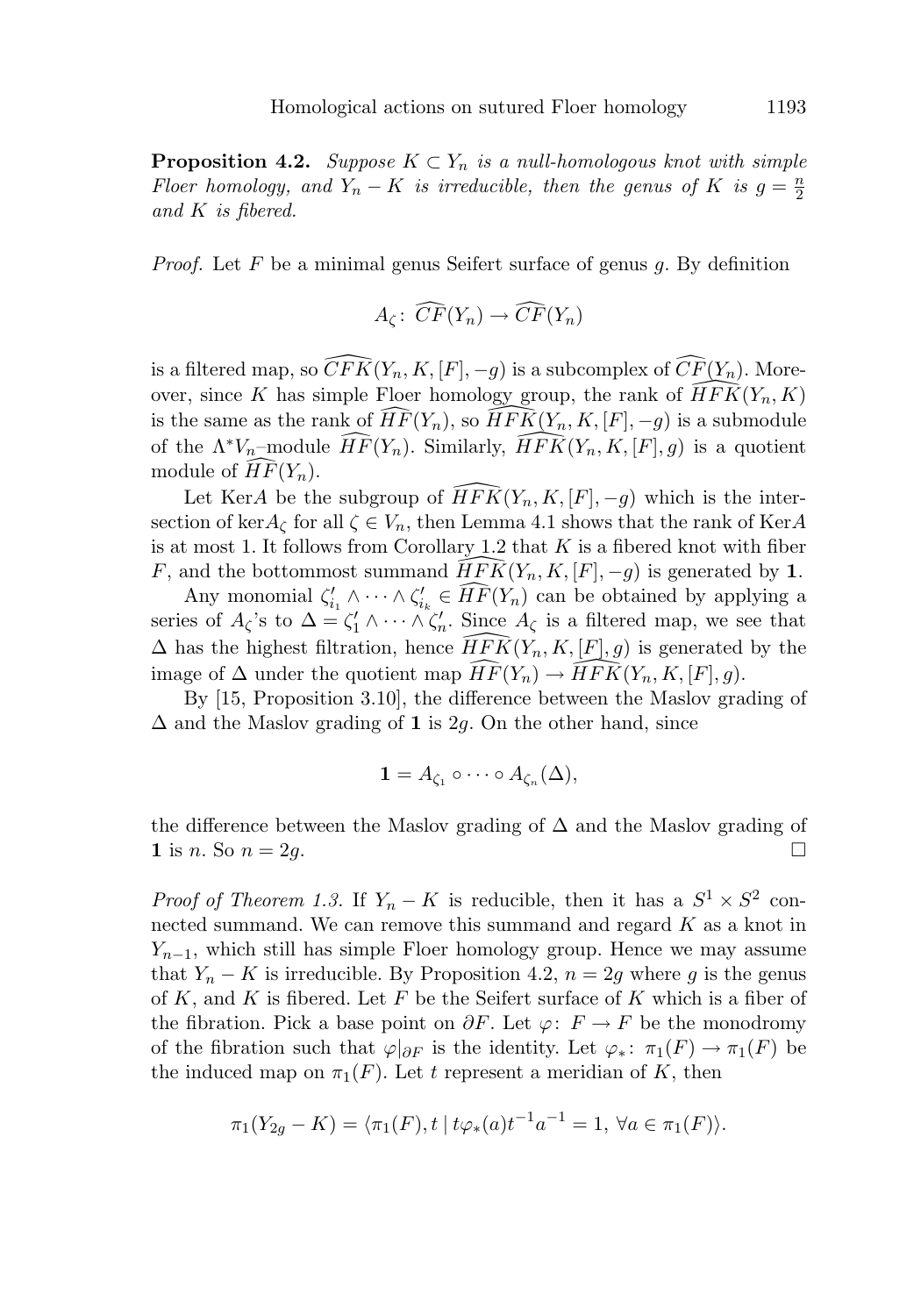After filling  $Y_{2g} - K$  along the meridian, t is killed, so we get

(5) 
$$
\pi_1(Y_{2g}) = \langle \pi_1(F) | \varphi_*(a) a^{-1} = 1, \ \forall a \in \pi_1(F) \rangle,
$$

which is a quotient group of  $\pi_1(F)$ . We know that  $\pi_1(F)$  is a free group of rank 2g. On the other hand,  $Y_{2q}$  is the connected sum of 2g copies of  $S^1 \times S^2$ , so its  $\pi_1$  is also a free group of rank 2g. Since free groups of finite ranks are Hopfian [11], the relations in (5) are all trivial, hence  $\varphi_* = id$ .

Now it is a standard fact that  $\varphi$  is isotopic to the identity map on F through maps which fix  $\partial F$  pointwise. In fact, we define a map

$$
\Phi\colon (F \times \{0,1\}) \cup (\partial F \times [0,1]) \to F
$$

by letting

$$
\Phi(x,0) = \varphi(x), \Phi(x,1) = x, \quad \forall x \in F
$$

and

$$
\Phi(x,t) = x, \quad \forall x \in \partial F.
$$

Since  $\varphi_* = id$  and F is a  $K(\pi, 1)$ , we can extend  $\Phi$  to a map from  $F \times I$ to F. This means that  $\varphi$  is homotopic hence isotopic to the identity map relative to  $\partial F$ .

Since the monodromy  $\varphi$  is isotopic to the identity, the complement of K is homeomorphic to  $F \times S^1$ , which is homeomorphic to the complement of  $B_g$ . Since there is only one Dehn filling on  $F \times S^1$  that yields  $Y_{2g}$ , (all other Dehn fillings yield Seifert fibered spaces,)  $K = B_q$ .

# **5. Links in** *S***<sup>3</sup>**

In this section, we will study links in  $S<sup>3</sup>$  that have simple Floer homology groups. Ozsváth and Szabó [17] defined a multi-graded  $\mathbb{Z}/2\mathbb{Z}$ -coefficient homology theory for links, called link Floer homology, denoted  $\widehat{HFL}(\cdot)$ . Although link Floer homology generally contains more information than the knot Floer homology of a link, the rank of  $\widehat{HFL}(L)$  is equal to the rank of  $\widehat{HFL}(L)$  [17]. Theorem 1.11. So Proposition 1.4 can also be stated in terms of  $\widehat{HFK}(L)$  [17, Theorem 1.1]. So Proposition 1.4 can also be stated in terms of link Floer homology. In fact, we will mainly work with link Floer homology in our proof.

*Proof of Proposition 1.4.* Without loss of generality, we will work with  $\mathbb{F} =$  $\mathbb{Z}/2\mathbb{Z}$  coefficients. We will induct on the number of components of L.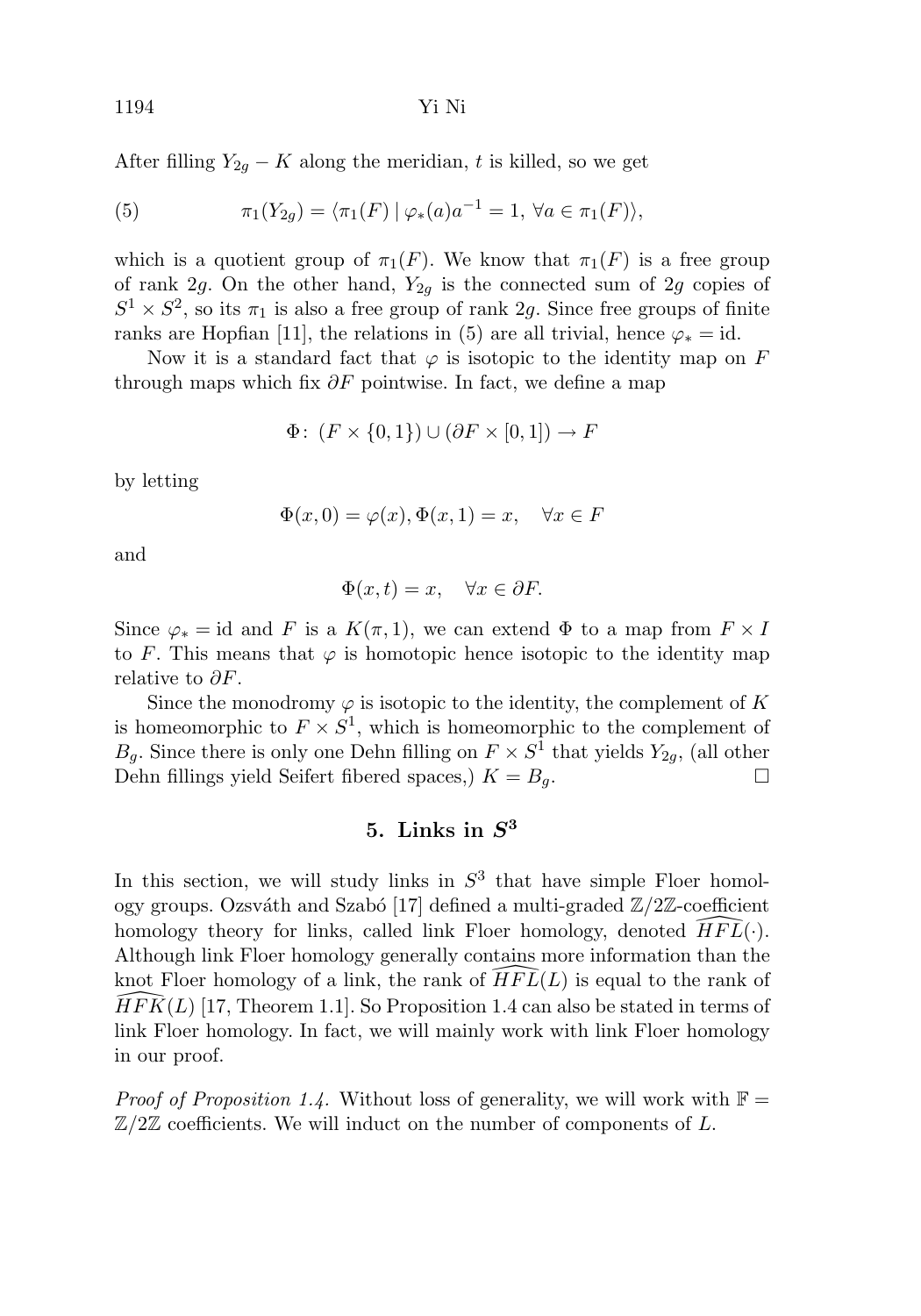When  $n = |L| = 1$ , the result is a consequence of Ozsváth and Szabó [14]. Assume that our result is already proved for  $(n-1)$ -component links and let  $L$  be an *n*–component link such that

$$
\operatorname{rank}\widehat{HFK}(L) = \operatorname{rank}\widehat{HFL}(L) = 2^{n-1}.
$$

If L has a trivial component which bounds a disc in the complement of L, then we can remove this component and apply the induction hypothesis to conclude that  $L$  is the unlink. From now on, we assume  $L$  has no trivial component.

Let  $K_1$  be a component of L. Let M be the rank two graded vector space with one generator in grading 0 and another in grading  $-1$ . By Ozsváth and Szabó [17, Proposition 7.1], there is a differential  $D^1$  on  $\widehat{HFL}(L)$ , such that the homology of  $(\widehat{HFL}(L), D^1)$  is  $\widehat{HFL}(L-K_1) \otimes M$ . Here the two Floer homology groups have Alexander gradings in  $\text{Spin}^c(L - K_1)$ , and the isomorphism is up to some overall translation of the gradings. So the rank of  $\widehat{HFL}(L-K_1)$  is less than or equal to  $2^{n-2}$ .

Since  $L - K_1$  is an  $(n - 1)$ -component link, the rank of its link (knot) Floer homology is greater than or equal to  $2^{n-2}$ , so the rank should be exactly  $2^{n-2}$ . Hence the differential  $D^1 = 0$  and

$$
\widehat{HFL}(L)\cong\widehat{HFL}(L-K_1)\otimes M
$$

up to an overall translation of the gradings, where the Alexander gradings are in Spin<sup>c</sup>( $L - K_1$ ). By the induction hypothesis,  $L - K_1$  is the  $(n - 1)$ component unlink, hence its  $\widehat{HFL}$  is supported in exactly one Alexander grading. It follows that  $\widehat{HFL}(L)$  is supported in exactly one element in  $\text{Spin}^c(L-K_1)$ , thus  $\widehat{HFL}(L)$  is supported in one line in  $\text{Spin}^c(L)$ . Now Ozsváth–Szabó [18, Theorem 1.1] implies that there exists a nonzero element  $h \in H^1(S^3 - L; \mathbb{Z})$ , such that

$$
x(\text{PD}[h]) + \sum_{i=1}^{n} |\langle h, \mu_i \rangle| = 0,
$$

where  $\mu_i$  is the meridian of the *i*th component of L. Thus  $|\langle h, \mu_i \rangle| = 0$  for each i, which is impossible since  $h \neq 0$ , a contradiction.

#### **Acknowledgments**

This work was carried out when the author participated the "Homology Theories of Knots and Links" program at MSRI and when the author visited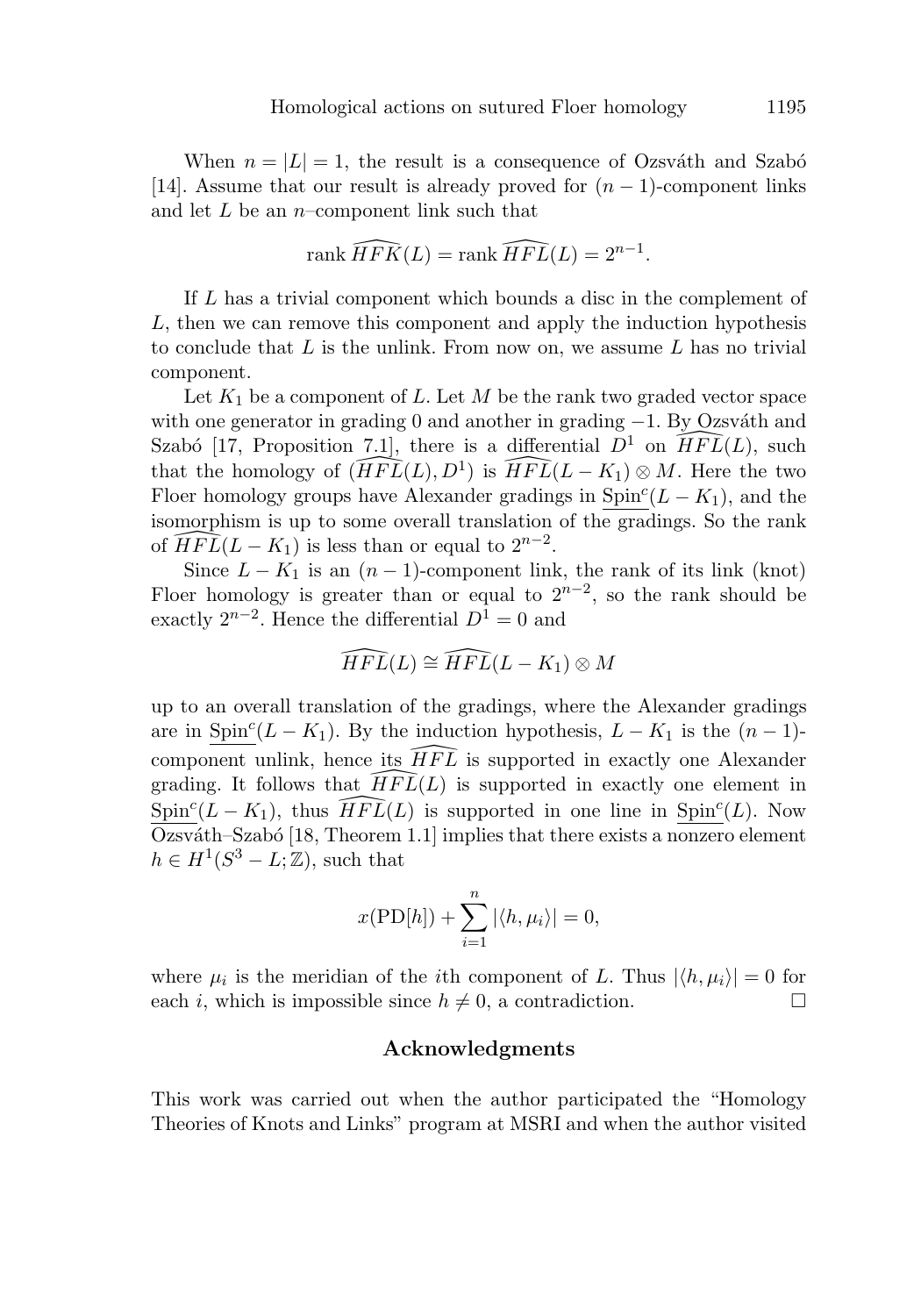Princeton University. The author wishes to thank MSRI and David Gabai for their hospitality. The author was partially supported by an AIM Five-Year Fellowship and NSF grant number DMS-1021956.

# **References**

- [1] Open problems in geometric topology, in 'Low-dimensional and symplectic topology, Proc. 2009' (M. Usher, ed.), Georgia Int. Topology Conf. held at the University of Georgia, Athens, GA, May 18–29, 2009, 'Proc. Symp. Pure Mathematics', **82**, American Mathematical Society, Providence, RI, 2011, 215–228.
- [2] D. Gabai, Foliations and the topology of 3-manifolds, J. Differential Geom. **18**(3) (1983), 445–503.
- $[3]$  ——, Foliations and the topology of 3-manifolds II, J. Differential Geom. **26**(3) (1987), 461–478.
- [4] P. Ghiggini, Knot Floer homology detects genus-one fibred knots, Amer. J. Math. **130**(5) (2008), 1151–1169.
- [5] M. Hedden, On Floer homology and the Berge conjecture on knots admitting lens space surgeries, Trans. Amer. Math. Soc. **363**(2) (2011), 949–968.
- [6] M. Hedden and Y. Ni, Khovanov module and the detection of unlinks, Geom. Topol. **17**(5) (2013), 3027–3076.
- [7] K. Honda, W. Kazez and G. Matić, *Convex decomposition theory*, Int. Math. Res. Not. (2002), (2), 55–88.
- [8] ———, The contact invariant in sutured Floer homology, Invent. Math. **176**(3) (2009), 637–676.
- $[9]$  A. Juhász, *Holomorphic discs and sutured manifolds*, Algebr. Geom. Topol. **6** (2006), 1429–1457.
- $[10]$  ——, Floer homology and surface decompositions, Geom. Topol. **12**(1) (2008), 299–350.
- [11] W. Magnus, A. Karrass and D. Solitar, Combinatorial group theory: presentations of groups in terms of generators and relations, Dover Publications, Inc., New York, 2nd revised edn., 1976.
- [12] Y. Ni, A note on knot Floer homology of links, Geom. Topol. **10** (2006) 695–713.